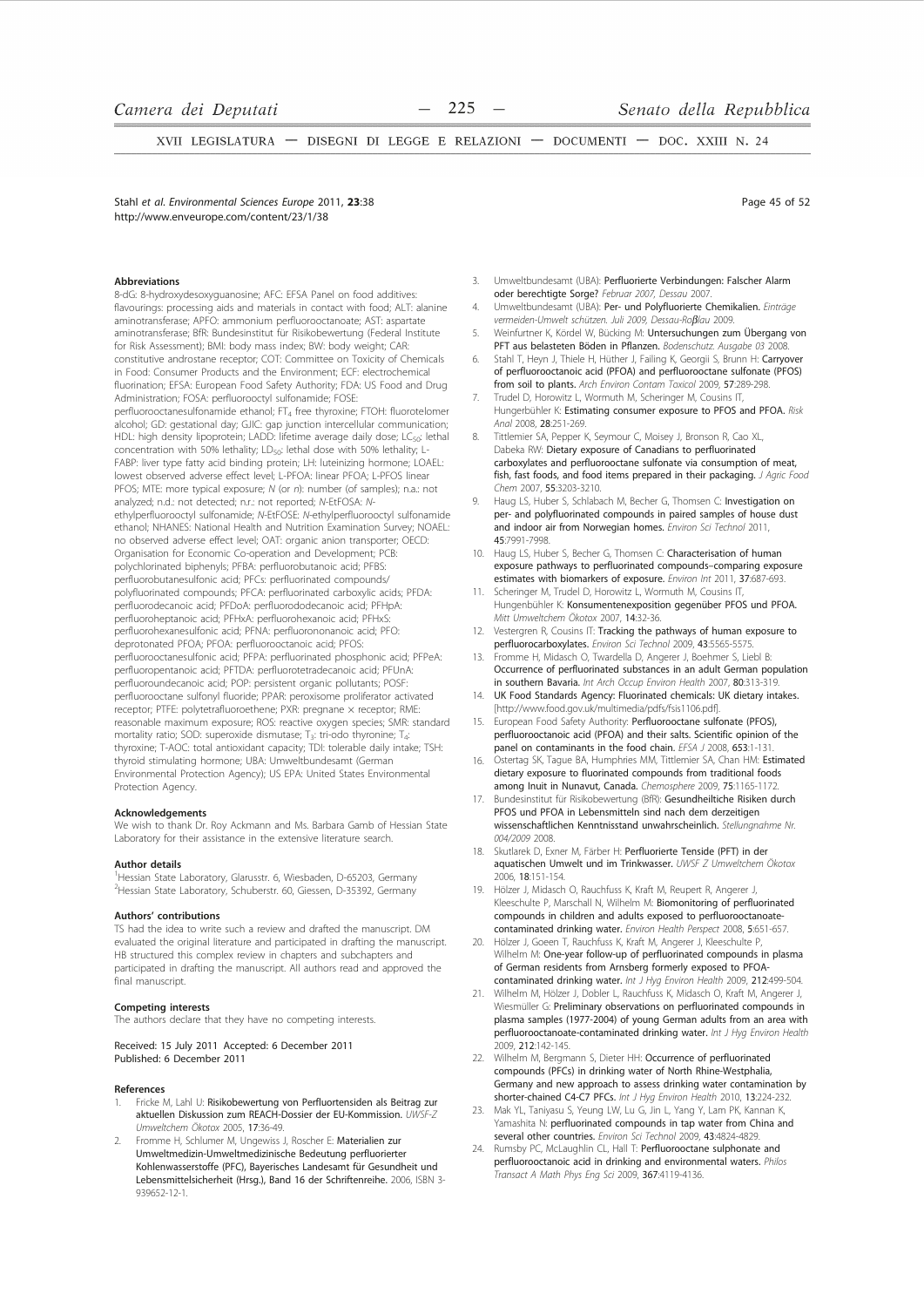Stahl et al. Environmental Sciences Europe 2011. 23:38 http://www.enveurope.com/content/23/1/38

- 25. D'Eon JC, Crozier PW, Furdui VI, Reiner EJ, Libelo EL, Mabury SA: Perfluorinated phosphonic acids in Canadian surface waters and wastewater treatment plant effluent: discovery of a new class of perfluorinated acids. Environ Toxicol Chem 2009. 28:2101-2107.
- Stahl T, Ackmann R, Georgii S, Wohlfarth R, Brunn H: Perfluorierte Tenside. 26. Verwendung, Vorkommen und Aufnahme mit Trinkwasser und Nahrung Frnährung 2007, 1:27-35.
- 27. Schuetze A, Heberer T, Effkemann S, Juergensen S: Occurrence and assessment of perfluorinated chemicals in wild fish from Northern Germany. Chemosphere 2010, 78:647-652.
- Berger U, Glynn A, Holmström KE, Berglund M, Ankarberg EH, Törnkvist A:  $28$ Fish consumption as a source of human exposure to perfluorinated alkyl substances in Sweden-analysis of edible fish from Lake Vättern and the Baltic Sea. Chemosphere 2009, 76:799-804.
- Ericson I, Martí-Cid R, Nadal M, Van Bavel B, Lindström G, Domingo JL:  $79$ Human exposure to perfluorinated chemicals through the diet: intake of perfluorinated compounds in foods from the Catalan (Spain) market. J Agric Food Chem 2008, 56:1787-1794.
- $30.$ European Food Safety Authority: Results of the monitoring of perfluoroalkylated substances in food in the period 2000-2009. EFSA J 0011.9:2016
- Martin JW, Mabury SA, O'Brien PJ: Metabolic products and pathways of  $31.$ fluorotelomer alcohols in isolated rat hepatocytes. Chem Biol Interact 2005, 155:165-180.
- $32.$ Kudo N, Iwase Y, Okayachi H, Yamakawa Y, Kawashima Y: Induction of hepatic peroxisome proliferation by 8-2 telomer alcohol feeding in mice: Formation of perfluorooctanoic acid in the liver. Toxicol Sci 2005 86:231-238
- 33. Bundesinstitut für Risikobewertung: Perfluorchemikalien in Papieren und Kartons für Lebensmittelverpackungen. Gesundheitliche Bewertung Nr. 049/ 2005 2005
- 34. Powley CR, Michalczyk MJ, Kaiser MA, Buxton W: Determination of perfluorooctanoic acid (PFOA) extractable from the surface of commercial cookware under simulated cooking conditions by LC/MS/ MS. Analyst 2005, 130:1299-1302.
- Begley TH, White K, Honigfort P, Twaroski ML, Neches R, Walker RA: 35. Perfluorochemicals: potential sources of and migration from food packing. Food Addit Contam 2005, 22:1023-1031.
- 36. Sinclair F. Kim SK, Akinleye HB, Kannan K: Quantitation of gas-phase perfluoroalkyl surfactants and fluorotelomer alcohols released from nonstick cookware and microwave popcorn bags. Environ Sci Technol 2007 41:1180-1185
- 37. Tittlemier SA, Pepper K, Edwards L: Concentrations of perfluorooctanesulfonamides in Canadian total diet study composite food samples collected between 1992 and 2004. J Agric Food Chem 2006. 54.8385-8389
- 38. Fromme H, Tittlemier SA, Völkel W, Wilhelm M, Twardella D: Perfluorinated compounds-exposure assessment for the general population in western countries. Int J Hyg Environ Health 2009, 212:239-270.
- Ericson Jogsten I, Perelló G, Llebaria X, Bigas E, Martí-Cid R, Kärrman A,  $30$ Domingo JL: Exposure to perfluorinated compounds in Catalonia, Spain, through consumption of various raw and cooked foodstuffs, including packaged food. Food Chem Toxicol 2009, 47:1577-1583.
- D'Eon JC, Simpson AJ, Kumar R, Baer AJ, Mabury SA: Determining the molecular interactions of perfluorinated carboxylic acids with human sera and isolated human serum albumin using nuclear magnetic resonance spectroscopy. Environ Toxicol Chem 2010, 29:1678-1688.
- 41. Renner R: PFOA in people. Environ Sci Technol 2007, 41:4497-4500.
- 42. Begley TH, Hsu W, Noonan G, Diachenko G: Food migration of fluorochemical paper additives from food-contact paper into foods and food simulants. Addit Contam 2008, 25:384-390.
- 43. Lv G, Wang L, Liu S, Li S: Determination of perfluorinated compounds in packaging materials and textiles using pressurized liquid extraction with gas chromatography-mass spectrometry. Analytical Sciences 2009 25.425-429
- 44. Goosey E, Harrad S: Perfluoroalkyl compounds in dust from Asian, Australian, European, and North American homes and UK cars, classrooms, and offices. Environ Int 2011, 37:86-92.
- 45. Langer V, Dreyer A, Ebinghaus R: Polyfluorinated compounds in residential and nonresidential indoor air. Environ Sci Technol 2011, 44.8075-8081

46. Huber S, Haug LS, Schlabach M: Per- and polyfluorinated compounds in house dust and indoor air from northern Norway-a pilot study Chemosphere 2011, 84:1686-1693.

- 47. Washburn ST, Bingman TS, Braithwaite SK, Buck RC, Buxton LW, Clewell HJ. Haroun LA, Kester JE, Rickard RW, Shipp AM: Exposure assessment and risk characterization for perfluorooctanoate in selected consumer articles Friviron Sci Technol 2005, 39:3904-3910.
- Moriwaki H. Takata Y. Arakawa R: Concentrations of perfluorooctane 48 sulfonate (PFOS) and perfluorooctanoic acid (PFOA) in vacuum cleaner dust collected in Japanese homes. J Environ Monit 2003, 5:753-757
- Kubwabo C. Stewart B. Zhu J. Marro L: Occurrence of perfluorosulfonates  $\Delta Q$ and other perfluorochemicals in dust from selected homes in the city of Ottawa, Canada. J Environ Monit 2005, 7:1074-1078.
- Kato K, Calafat AM, Needham LL: Polyfluoroalkyl chemicals in house dust. 50. Environ Res 2009, 109:518-523
- Fromme H, Schlummer M, Möller A, Gruber L, Wolz G, Ungewiss J, 51. Böhmer S, Dekant W, Mayer R, Liebl B, Twardella D: Exposure of an adult population to perfluorinated substances using duplicate diet portions and biomonitoring data. Environ Sci Technol 2007, 41:7928-7933
- Zhang T, Wu Q, Sun HW, Zhang XZ, Yun SH, Kannan K: Perfluorinated 52. compounds in whole blood samples from infants, children, and adults in China. Environ Sci Technol 2010, 44:4341-4347.
- Midasch O, Drexler H, Hart N, Beckmann MW, Angerer J: Transplacental exposure of neonates to perfluorooctanesulfonate and perfluorooctanoate: a pilot study. Int Arch Occup Environ Health 2007, 80:643-648
- Inoue K, Okada F, Ito R, Kato S, Sasaki S, Nakajima S, Uno A, Saijo Y, Sata F, Yoshimura Y, Kishi R, Nakazara H: Perfluorooctane sulfonate (PFOS) and related perfluorinated compounds in human blood and cord blood samples: assessment of PFOS exposure in a susceptible population during pregnancy. Environ Health Perspect 2004, 112:1204-1207.
- Apelberg BJ, Witter FR, Herbstman JB, Calafat AM, Halden RU, Needham LL, 55. Goldman LR: Cord serum concentrations of perfluorooctane sulfonate (PFOS) and perfluorooctanoate (PFOA) in relation to weight and size at birth. Environ Health Perspect 2007, 115:1670-1676.
- Monroy R, Morrison K, Teo K, Atkinson S, Kubwabo C, Stewart B, Foster WG: 56 Serum levels of perfluoroalkyl compounds in human maternal and umbilical cord blood samples. Environ Res 2008, 108:56-62.
- Fei C, McLaughlin JK, Tarone RE, Olsen J: Perfluorinated chemicals and 57 fetal growth: a study within the Danish National Birth Cohort. Environ Health Perspect 2007 115:1677-1682
- 58 Hinderliter PM, Mylchreest E, Gannon SA, Butenhoff JL, Kennedy GL: Perfluorooctane: placental and lactational transport pharmacokinetics in rats. Toxicology 2005, 211:139-148.
- Kärrman A, Ericson I, van Bavel B, Darnerud PO, Aune M, Glynn A, Lignell S,  $59$ Lindstrom G: Exposure of perfluorinated chemicals through lactation: levels of matched human milk and serum and a temporal trend, 1996-2004, in Sweden. Environ Health Perspect 2007, 115:226-230.
- So MK, Yamashita N, Taniyasu S, Jiang Q, Giesy JP, Chen K, Lam PKS: Health risks in infants associated with exposure to perfluorinated compounds in human breast milk from Zhoushan, China. Environ Sci Technol 2006, 40:2924-2929.
- Völkel W, Genzel-Broviczeny O, Demmelmair H, Gebauer C, Koletzko B, Twardella D, Raab U, Fromme H: Perfluoroctane sulfonate (PFOS) and perfluoroctanoic acid (PFOA) in human breast milk: results of a pilot study. Int J Hyg Envirnon Health 2007, 211:440-446.
- Liu J, Li J, Zhao Y, Wang Y, Zhang L, Wu Y: The occurrence of perfluorinated alkyl compounds in human milk from different regions of China. Environ Int 2010, 36:433-438.
- Tao L, Ma J, Kunisue T, Libelo EL, Tanabe S, Kannan K: Perfluorinated compounds in human breast milk from several Asian countries, and in infant formula and dairy milk from the United States. Environ Sci Technol 2008. 42:8597-8602.
- Llorca M, Farré M, Picó Y, Teijón ML, Alvarez JG, Barceló D: Infant exposure 64. of perfluorinated compounds: levels in breast milk and commercial baby food, Environ Int 2010, 36:584-592
- Jones PD, Hu W, de Coen W, Newsted JL, Giesy JP: Binding of 65 perfluorinated fatty acids to serum proteins. Environ Toxicol Chem 2003, 22:2639-2649
- Taves DR: Electrophoretic mobility of serum fluoride. Nature 1968, 66. 119582-583

Page 46 of 52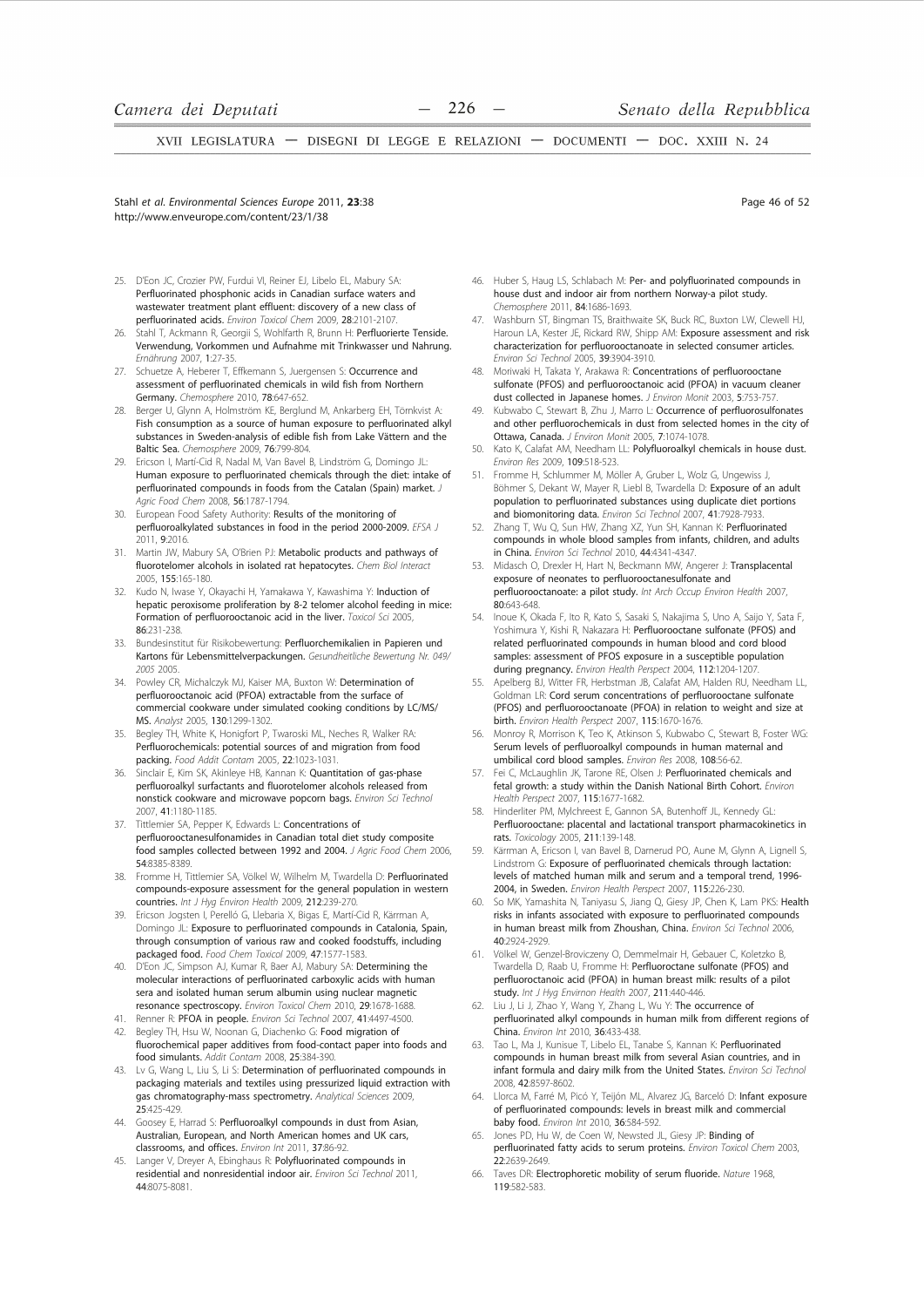Stahl et al. Environmental Sciences Eurone 2011, 23:38 http://www.enveurope.com/content/23/1/38

Page 47 of 52

- 67. Shen YW, Taves DR: Fluoride concentrations in the human placenta and maternal and cord blood. An J Obstet Gynecol 1974, 119:205-207.
- 68 Olsen GW, Burris JM, Mandel JH, Zobel LR: Serum perfluorooctane and hepatic and lipid clinical chemistry tests in fluorochemical production employees. J Occup Environ Med 1999. 41:799-806.
- Olsen GW Hansen KJ Stevenson LA Burris JM Mandel JH Human donor  $60$ liver and serum concentrations of perfluorooctanesulfonate and other perfluorochemicals. Environ Sci Technol 2003, 37:888-891.
- Ehresman DJ, Chang S, Bjork JA, Hart JA, Lieder PH, Wallace KB, 70. Butenhoff JL: Increased acyl CoA oxidase activity in rats after five consecutive daily doses of perfluorobutanesulfonate, perfluorohexanesulfonate, and perfluorooctanesulfonate. Toxicologist 2007. 96:179.
- Kannan K, Corsolini S, Falandysz J, Fillmann G, Kumar KS, Loganathan BG, 71. Mohd MA, Olivero J, Van Wouwe N, Yang JH, Aldous KM: Perfluorooctanesulfonate and related fluorochemicals in human blood from several countries. Environ Sci Technol 2004, 38:4489-4495
- Kärrman A, Langlois I, van Bavel B, Lindström G, Oehme M: Identification  $72.$ and pattern of perfluorooctane sulfonate (PFOS) isomers in human serum and plasma. Environ Int 2007, 33:782-788.
- $73$ Ericson I, Gomez M, Nadal M, van Bavel B, Lindstrom G, Domingo JL: Perfluorinated chemicals in blood of residents in Catalonia (Spain) in relation to age and gender: a pilot study. Environ Int 2007, 33:616-623.
- 74. Calafat AM, Kuklenyik Z, Reidy JA, Caudill SP, Tully JS, Needham LL: Serum concentrations of 11 polyfluoroalkyl compounds in the U.S. population: data from the national health and nutrition examination survey (NHANES) 1999-2000. Environ Sci Technol 2007, 41:2237-2242.
- Wilhelm M, Angerer J, Fromme H, Hölzer J: Contribution to the evaluation 75. of reference values for PFOA and PFOS in plasma of children and adults from Germany. Int J Hyg Environ Health 2009, 212:56-60.
- Midasch O, Schettgen T, Angerer J: Pilot study on the perfluorooctanesulfonate and perfluorooctanoate exposure of the German general population. Int J Hyg Environ Health 2006, 209:489-496.
- Fromme H, Albrecht M, Angerer J, Drexler H, Gruber L, Schlummer M, 77 Parlar H, Korner W, Wanner A, Heitmann D, Roscher E, Bolte G: Integrated Exposure Assessment Survey (INES): exposure to persistent and bioaccumulative chemicals in Bavaria, Germany. Int J Hyg Environ Health 2007. 210:345-349.
- Kärrman A, van Bavel B, Jarnberg U, Hardell L, Lindstrom G: Perfluorinated 78. chemicals in relation to other persistent organic pollutants in human blood. Chemosphere 2006, 64:1582-1591.
- Bischel HN, Macmanus-Spencer LA, Luthy RG: Noncovalent interactions of  $70$ long-chain perfluoroalkyl acids with serum albumin. Environ Sci Technol 2010, 44:5263-5269.
- $80<sub>o</sub>$ Chen YM, Guo LH: Fluorescence study on site-specific binding of perfluoroalkyl acids to human serum albumin. Arch Toxicol 2009, 83:255-261
- Calafat AM, Needham LL, Kuklenyik Z, Reidy JA, Tully JS, Aquilar-81. Villalobos M, Naeher LP: Perfluorinated chemicals in selected residents of the American continent Chemosphere 2006 63:490-496
- 82. Harada K, Saito N, Inoue K, Yoshinaga T, Watanabe T, Sasaki S, Kamiyama S, Koizumi A: The influence of time, sex and geographic factors on levels of perfluorooctane sulfonate and perfluorooctanoate in human serum over the last 25 years. J Occup Health 2004, 46:141-147.
- 83. Kärrman A, Mueller JF, van Bavel B, Harden F, Toms LM, Lindstrom G: Levels of 12 perfluorinated chemicals in pooled australian serum, collected 2002-2003, in relation to age, gender, and region. Environ Sci Technol 2006, 40:3742-3748
- 84. Rylander C, Brustad M, Falk H, Sandanger TM: Dietary predictors and plasma concentrations of perfluorinated compounds in a coastal population from Northern Norway. J Environ Public Health 2010.
- Olsen GW, Huang H-Y, Helzlsouer KJ, Hansen KJ, Butenhoff JL, Mandel JH: Historical comparison of perfluorooctanesulfonate, perfluorooctanoate, and other fluorochemicals in human blood. Environ Health Perspect 2005 113:539-545.
- Liu C, Deng J, Yu L, Ramesh M, Zhou B: Endocrine disruption and reproductive impairment in zebrafish by exposure to 8:2 fluorotelomer alcohol. Aquat Toxicol 2010, 96:70-76.
- 87. Liu W, Li X, Xu L, Liu L, Jin Y, Sato I, Tsuda S: Influence of gestation, regular bleeding and intermittent exposure on blood perfluorooctane

sulfonate levels in mice: potential factors inducing sex difference and affecting exposure evaluation. J Toxicol Sci 2010, 35:309-316.

- 88 Rylander C, Sandanger TM, Frøyland L, Lund E: Dietary patterns and plasma concentrations of perfluorinated compounds in 315 Norwegian women: the NOWAC postgenome study. Environ Sci Technol 2010, 44.5225-5232
- Hanssen L, Röllin H, Odland JØ, Moe MK, Sandanger TM: Perfluorinated 89 compounds in maternal serum and cord blood from selected areas of South Africa: results of a pilot study. J Environ Monit 2010, 12:1355-1361.<br>Hemat H, Wilhelm M, Völkel W, Mosch C, Fromme H, Wittsiepe J: Low
- $90$ serum levels of perfluorooctanoic acid (PFOA), perfluorooctane sulfonate (PFOS) and perfluorohexane sulfonate (PFHxS) in children and adults from Afghanistan. Sci Total Environ 2010, 408:3493-3495.
- Calafat A, Kuklenyik Z, Reidy JA, Tully JS, Needham LL: Perfluorochemicals in residents of the United States in 2001 through 2002. "Fluoros" 9th International Symposium on Fluorinated Alkyl Organics in the Environment: August 19-20 2005; Toronto Toronto; University of Toronto; 2005.
- Holmström KE, Berglund M, Järnberg U: Exposure to perfluorinated acids in 108 Swedish women in relation to methylmercury and fish consumption. Fluoros 9th International Symposium on Fluorinated Alkyl Organics in the Environment August 19-20 2005; Toronto Toronto; University of Toronto; 2005.
- Falandysz J, Taniyasu S, Gulkowska A, Yamada N, Schulte-Oehlmann U: Is 93. fish a major source of fluorinated surfactants and repellents in humans living on the Baltic coast? Environ Sci Technol 2006, 40:748-751
- Jin Y, Saito N, Harada KH, Inoue K, Koizumi A: Historical trends in human serum levels of perfluorooctanoate and perfluorooctane sulfonate in Shenyang, China. Tohoku J Exp Med 2007, 212:63-70.
- Calafat AM, Wong L-Y, Kuklenyik Z, Reidy JA, Needham LL: Polyfluoroalky Chemicals in the U.S. Population: Data from the National Health and Nutrition Examination Survey (NHANES) 2003-2004 and comparisons with NHANES 1999-2000. Environ Health Perspect 2007, 115:1596-1602.
- 96 De Silva AO, Mabury SA: Isomer distribution of perfluorocarboxylates in humanblood: potential correlation to source. Environ Sci Technol 2006, 40:2903-2909
- Gibson SJ, Johnson JD: Absorption of FC-143-14C in Rats After a Single Oral Dose. Riker Laboratories, Inc., Subsidiary of 3M, St. Paul MN, U.S. EPA Public Docket AR-226-0455, Washington, DC; 1979.
- Johnson JD, Gibson SJ, Ober RF: Absorption of FC-95-14C in rats after a single oral dose Project No. 890310200. Riker Laboratories, Inc., Subsidiary of 3 M. St. Paul MN. (U.S. FPA Docket No. 8(e)HO-1180-00374): 1979.
- Kennedy GL Jr: Dermal toxicity of ammonium perfluorooctanoate. Toxicol  $QQ$ Appl Pharmacol 1985, 81:348-355.
- 100. Kennedy GL Jr, Hall GT, Brittelli MR, Barnes JR, Chen HC: Inhalation toxicity of ammonium perfluorooctanoate. Food Chem Toxicol 1986, 24:1325-1329.
- 101. Kudo N, Kawashima Y: Toxicity and toxicokinetics of perfluorooctanoic acid in humans and animals. J Toxicol Sci 2003, 28:49-57
- 102. Fasano WJ, Carpenter SC, Gannon SA, Snow TA, Stadler JC, Kennedy GL, Buck RC, Korzeniowski SH, Hinderliter PM, Kemper RA: Absorption, distribution, metabolism and elimination of 8-2 fluorotelomer alcohol in the rat. Toxicol Sci 2006, 91:341-355.
- 103. Han X, Snow TA, Kemper RA, Jepson GW: Binding of perfluorooctanoic acid to rat and human plasma proteins. Chem Res Toxicol 2003. 16.775-781
- 104. Lübker DJ, Hansen KJ, Bass NM, Butenhoff JL, Seacat AM: Interactions of fluorochemicals with rat liver fatty acid-binding protein. Toxicology 2002, 176-175-185
- 105. Ylinen M, Auriola S: Tissue distribution and elimination of perfluorodecanoic acid in the rat after single intraperitoneal administration. Pharmacol Toxicol 1990, 66:45-48
- 106. Qin P, Liu R, Pan X, Fang X, Mou Y: Impact of carbon chain length on binding of perfluoroalkyl acids to bovine serum albumin determined by spectroscopic methods. J Agric Food Chem 2010, 58:5561-5567.
- Austin ME, Kasturi BS, Barber M, Kannan K, Mohan-Kumar PS 107 MohanKumar SMJ: Neuroendocrine effects of perfluorooctane sulfonate in rats. Environ Health Perspect 2003, 111:1485-1489.
- 108. Seacat AM, Thomford PJ, Hansen KJ, Clemen LA, Eldridge SR, Elcombe CR, Butenhoff JL: Sub-chronic dietary toxicity of potassium perfluorooctanesulfonate in rats. Toxicology 2003, 183:117-131.
- Yoo H, Guruge KS, Yamanaka N, Sato C, Mikami O, Miyazaki S, Yamashita N, 109. Giesy JP: Depuration kinetics and tissue disposition of PFOA and PFOS in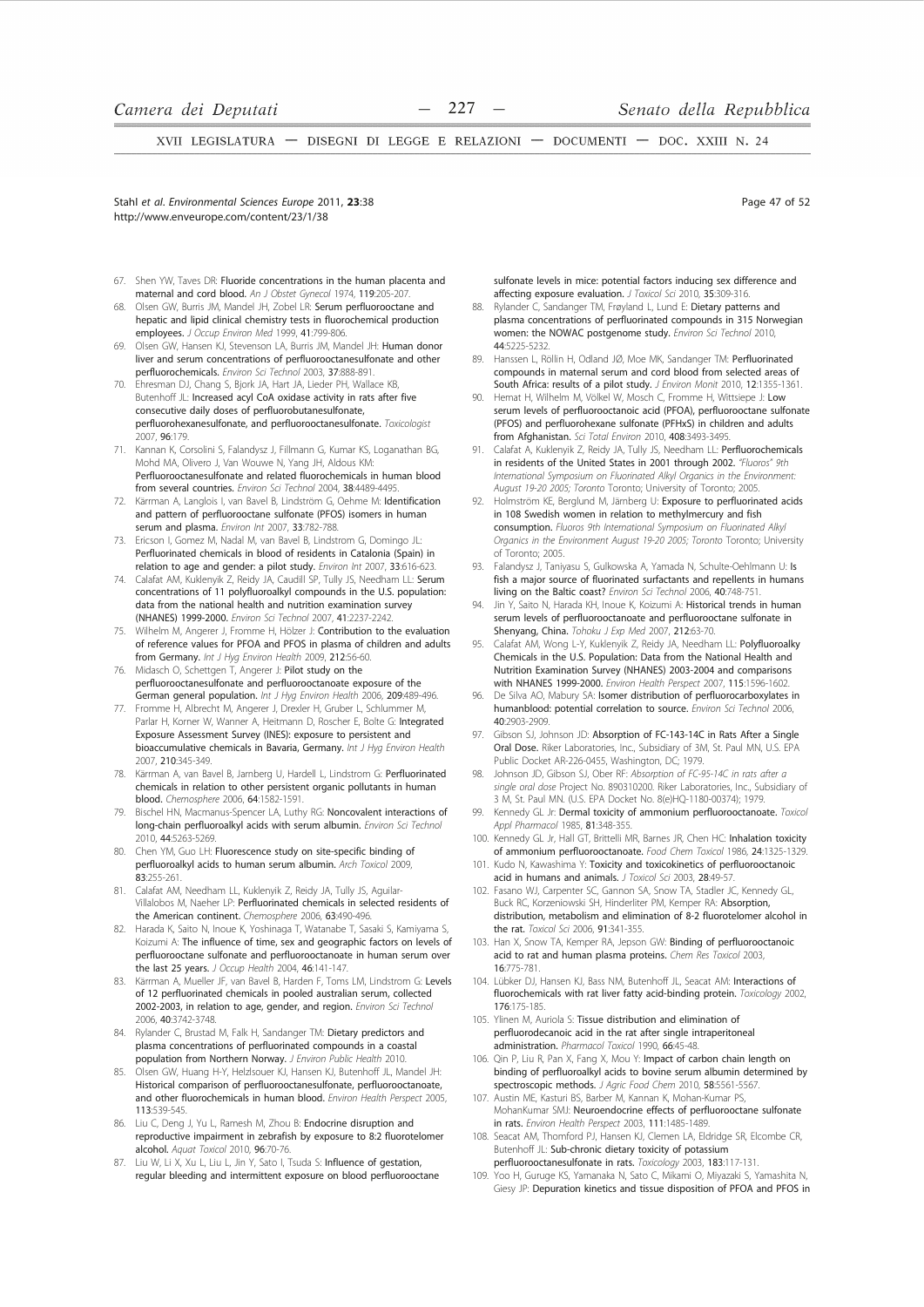Stahl et al. Environmental Sciences Eurone 2011, 23:38 http://www.enveurope.com/content/23/1/38

white leghorn chickens (Gallus gallus) administered by subcutaneous implantation. Ecotoxicol Environ Saf 2009, 72:26-36.

- 110. Han X, Yang C-H, Snajdr SI, Nabb DL, Mingoia RT: Uptake of perflurooctanoate in freshly isolated hepatocytes from male and female rats. Toxicol Lett 2008, 181:81-86.
- 111 Kudo N, Sakai A, Mitsumoto A, Hibino Y, Tsuda T, Kawashima Y; Tissue distribution and hepatic subcellular distribution of perfluorooctanoic acid at low dose are different from those at high dose in rats. Biol Pharm Bull 2007, 30:1535-1540.
- 112. Tan YM, Clewell HJ III, Andersen MF: Time dependencies in perfluorooctylacids disposition in rat and monkeys: a kinetic analysis. Toxicol Lett 2008, 177:38-47.
- 113. Liu L. Jin YH. Wang L. Yu HY. Liu W. Yu OL. Wang K. Liu B. Wang J: Effects of perfluorooctane sulfonate on learning and memory of rat pups. Zhonahua Yu Fana Yi Xue Za Zhi 2009, 43:622-627
- 114. Thibodeaux JR, Hanson RG, Rogers JM, Grey BE, Barbee BD, Richards JH, Butenhoff JL, Stevenson LA, Lau C: Exposure to perfluorooctane sulfonate during pregnancy in rat and mouse I. Maternal and prenatal evaluations. Toxicol Sci 2003, 74:369-381.
- 115. Lau C, Anitole K, Hodes C, Lai D, Pfahles-Hutchens A, Seed J: Perfluoroalkyl acids: a review of monitoring and toxicological findings. Toxicol Sci 2007, 99:366-394
- 116. Peng H, Wei Q, Wan Y, Giesy JP, Li L, Hu J: Tissue distribution and maternal transfer of poly- and perfluorinated compounds in Chinese sturgeon (Acipenser sinensis): implications for reproductive risk. Environ Sci Technol 2010, 44:1868-1874
- 117. Henderson WM, Smith MA: Perfluorooctanoic acid and perfluorononanoic acid in fetal and neonatal mice following in utero exposure to 8-2 fluorotelomer alcohol. Toxicol Sci 2007, 95:452-461.
- 118. Butt CM, Muir DC, Mabury SA: Elucidating the pathways of poly- and perfluorinated Acid formation in rainbow trout. Environ Sci Technol 2010, 44:4973-4980.
- 119. Martin JW, Chan K, Mabury SA, O'Brien PJ: Bioactivation of fluorotelomer alcohols in isolated rat hepatocytes. Chem Biol Interact 2009, 177:196-203. 120. Kudo N, Katakura M, Sato Y, Kawashima Y: Sex hormone-regulated renal
- transport of perfluorooctanoic acid. Chem Biol Interact 2002, 139:301-316. 121. Van den Heuvel JP, Kuslikis BI, van Rafelghem MJ, Peterson RE: Tissue
- distribution, metabolism and elimination of perfluorooctanoic acid in male and female rats. J Biochem Toxicol 1991, 6:83-92
- 122. Weaver YM, Ehresman DJ, Butenhoff JL, Hagenbuch B: Roles of rat renal organic anion transporters in transporting perfluorinated carboxylates with different chain lengths. Toxicol Sci 2010, 113:305-314
- 123. Johnson JD, Gibson SJ, Ober RE: Cholestyramine-enhanced fecal elimination of carbon-14 in rats after administration of ammonium  $[14C]$ perfluorooctanoate or potassium [14C]perfluorooctansulfonate. Fundam Appl Toxicol 1984, 4:972-976.
- 124. Cui L, Liao CY, Zhou QF, Xia TM, Yun ZJ, Jiang GB: Excretion of PFOA and PFOS in male rats during a subchronic exposure. Arch Environ Contam Toxicol 2010, 58:205-213.
- 125. Butenhoff JL, Kennedy GL, Frame SR, O'Connor JC, York RG: The reproductive toxicology of ammonium perfluorooctanoate (APFO) in the rat. Toxicology 2004, 196:95-116.
- 126. Harada K. Inoue K. Morikawa A. Yoshinaga T. Saito N. Koizumi A: Renal clearance of perfluorooctane sulfonate and perfluorooctanoate in humans and their species-specific excretion. Environ Res 2005, 99:253-261.
- 127. Committee on Toxicity of Chemicals in Food, Consumer Products and the Environment (COT): COT Statement on the Tolerable Daily Intake for Perfluorooctane Sulfonate. COT Statement 2006/9 2006
- 128. Seacat AM, Thomford PJ, Hansen KJ, Olsen GW, Case MT, Butenhoff JL: Subchronic toxicity studies on perfluorooctanesulfonate potassium salt in cynomolgus monkeys. Toxicol Sci 2002, 68:249-264.
- 129. Benskin JP, De Silva AO, Martin LJ, Arsenault G, McCrindle R, Riddell N, Mabury SA, Martin JW: Disposition of perfluorinated acid isomers in Sprague-Dawley rats; part 1: single dose. Environ Toxicol Chem 2008, 28:542-554
- 130. De Silva AO, Benskin JP, Martin LJ, Arsenault G, McCrindle R, Riddell N, Martin JW, Mabury SA: Disposition of perfluorinated acid isomers in sprague-dawley rats; part 2: subchronic dose. Environ Tox Chem 2008, 28:555-567

131. Olsen GW, Butenhoff JL, Zobel LR: Perfluoroalkyl chemicals and human fetal development: an epidemiologic review with clinical and toxicological perspectives. Reprod Toxicol 2009, 27:212-230.

- 132. Olsen GW, Burris JM, Ehresman DJ, Froehlich JW, Seacat AM, Butenhoff JL, Zobel LR: Half-life of serum elimination of perfluorooctanesulfonate, perfluorohexanesulfonate, and perfluorooctanoate in retired fluorochemical production workers. Environ Health Perspect 2007, 115-1298-1305
- 133. Hundley SG, Sarrif AM, Kennedy GL: Absorption, distribution and excretion of ammonium perfluorooctanoate (APFO) after oral administration to various species. Drug Chem Toxicol 2006, 29:137-145
- 134. Organisation for Economic Cooperation and Development: Hazard assessment of perfluorooctane sulfonate (PFOS) and its salts. November 21, ENV/JM/RD 17/Final 2002.
- 135. Glaza S: Acute Dermal Toxicity Study of T-6342 in Rabbits. Coming<br>Hazelton Inc., Madison WI., 3 M Company, St Paul. US EPA AR226-0427 1995.
- 136. Biesemeier JA, Harris DL: Eye and Skin Irritation Report on Sample T-1117. Report. Project No. 4102871, WARF Institute Inc 1974.
- 137. Ji K, Kim Y, Oh S, Ahn B, Jo H, Choi K: Toxicity of perfluorooctane sulfonic acid and perfluorooctanoic acid on freshwater macroinvertebrates (Daphnia magna and Moina macrocopa) and fish (Oryzias latipes). Environ Toxicol Chem 2008. 27:2159-2168.
- 138. Christopher B, Martin JW: 28-Day Oral Toxicity Study with FC-143 in Albino Mice 8532-10655, T-1742CoC. Industrial Bio-Test Laboratories, Inc; 1977. 139
- Metrick M, Marias AJ: 28-Day oral toxicity study with FC-143 in albino rats 8532-10654, T-1742CoC. Industrial Bio-Test Laboratories, Inc; 1977
- 140. So MK, Miyake Y, Yeung WY, Ho YM, Taniyasu S, Rostkowski P, Yamashita N, Zhou BS, Shi XJ, Wang JX, Giesy JP, Yu H, Lam PK: Perfluorinated compounds in the Pearl River and Yangtze River of China. Chemosphere 2007, 68:2085-2095
- 141. Perkins RG, Butenhoff JL, Kennedy GL Jr, Palazzolo MJ: 13-week dietary toxicity study of ammonium perfluorooctanoate (APFO) in male rats. Drug Chem Toxicol 2004, 27:361-378.
- 142. Loveless SE, Finlay C, Everds NE, Frame SR, Gillies PJ, O'Connor JC, Powley CR, Kennedy GL: Comparative responses of rats and mice exposed to linear/branched, linear, or branched ammonium perfluorooctanoate (APFO). Toxicology 2006, 220:203-217.
- 143. Curran I, Hierlihy SL, Liston V, Pantazopoulos P, Nunnikhoven A, Tittlemier S, Barker M, Trick K, Bondy G: Altered fatty acid homeostasis and related toxicologic sequelae in rats exposed to dietary potassium perfluorooctanesulfonate (PFOS). J Toxicol Environ Health A 2008 71-1526-1541
- 144. Cui L, Zhou QF, Liao CY, Fu JJ, Jiang GB: Studies on the toxicological effects of PFOA and PFOS on rats using histological observation and chemical analysis. Arch Environ Contam Toxicol 2009, 56:338-349.
- 145. Goldenthal El, Jessup DC, Geil RG, Mehring JS: Ninety-Day Subacute Rhesus Monkey Toxicity Study 137-092. Internation Research and Development Corporation: 1978.
- 146. Butenhoff J, Costa G, Elcombe C, Farrar D, Hansen K, Iwai H, Jung R, Kennedy G Jr, Lieder P, Olsen G, Thomford P: Toxicity of ammonium perfluorooctanoate in male cynomolgus monkeys after oral dosing for 6 months. Toxicol Sci 2002, 69:244-257
- 147. Yang JH: Perfluorooctanoic acid induces peroxisomal fatty acid oxidation and cytokine expression in the liver of male Japanese medaka (Oryzias latipes). Chemosphere 2010, 81:548-552.
- 148. Fang X, Wei Y, Liu Y, Wang J, Dai J: The identification of apolipoprotein genes in rare minnow (Gobiocypris rarus) and their expression following perfluorooctanoic acid exposure. Comp Biochem Physiol C Toxico Pharmacol 2010 151:152-159
- 149. Thomford PJ: 104-week dietary chronic toxicity and carcinogenicity study with perfluorooctane sulfonic acid potassium salt (PFOS; T-6295) in rats Covance Laboratories Inc; 2002, 6329-183.
- 150. Sibinski LJ: Final report of a two-year oral (diet) toxicity and carcinogenicity study of fluorochemical FC-143 (perfluorooctanane ammonium carboxylate) in rats 1987, Vol. 1-4, 3 M Company/RIKER, Exp. No. 0281CR0012; 8 EHQ-1087-0394, October 16
- 151. Mann PC, Frame SR: FC-143: Two-year oral toxicity-oncogenicity study in rats: Peer review of ovaries 2004, DuPont Project ID 15621, June 25, 2004. US. EPA AR226
- 152. Hardisty JF, Willson GA, Brown WR, McConnell EE, Frame SR, Gaylor DW, Kennedy GL, Butenhoff JL: Pathology Working Group review and

Page 48 of 52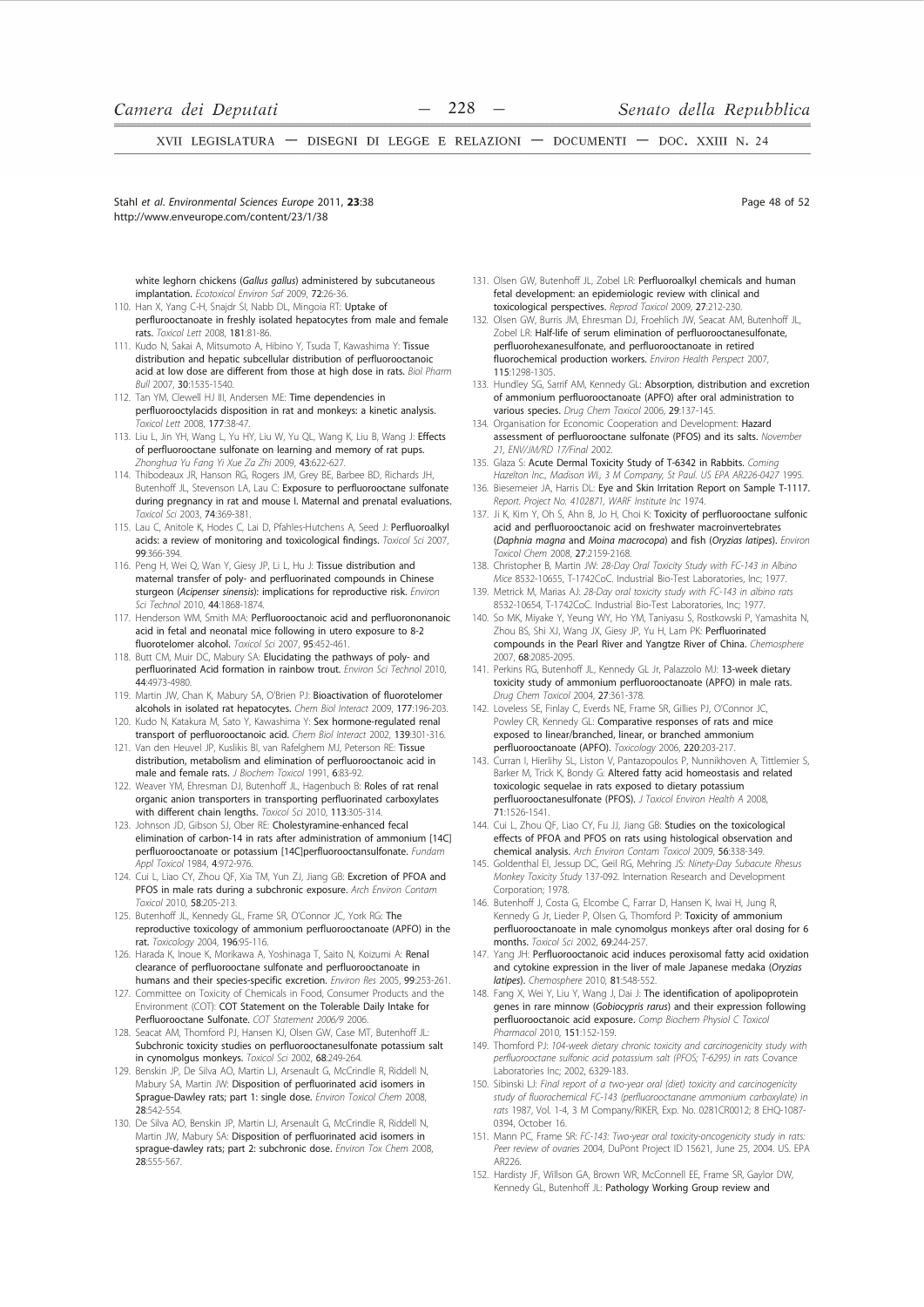Page 49 of 52

XVII LEGISLATURA - DISEGNI DI LEGGE E RELAZIONI - DOCUMENTI - DOC. XXIII N. 24

Stahl et al. Environmental Sciences Eurone 2011, 23:38 http://www.enveurope.com/content/23/1/38

evaluation of proliferative lesions of mammary gland tissues in female rats fed ammonium perfluorooctanoate (APFO) in the diet for 2 years. Drug Chem Toxicol 2010, 33:131-137.

- 153 Biegel LB, Hurtt ME, Frame SR, O'Conner JC, Cook JC: Mechanisms of extrahepatic tumour induction by peroxisome proliferators in male CD rats Toxicol Sci 2001 60:44-55
- 154. Frame SR, McConnell EE: Review of the proliferative lesions of the exocrine pancreas in two chronic studies in rats with ammonium perfluorooctanoate. DuPont-13788 2003.
- 155. Abdellatif AG, Preat V, Taper HS, Roberfroid M: The modulation of rat liver carcinogenesis by perfluorooctanoic acid, a peroxisome proliferator. Toxicol Appl Pharmacol 1991, 111:530-537.
- 156. Nilsson R. Beije B. Preat V. Erixon K. Ramel C: On the mechanism of the hepatocarcinogenicity of peroxisome proliferators. Chem-Biol Interact 1991. 78:235-250.
- 157. Murli H: In Mutagenicity test on T-6564 measuring chromosomal aberrations in Chinese Hamster Ovary (CHO) cells with a confirmatory assay with multiple harvests. Edited by: Vienna VA. Corning Hazleton Inc; 1996:, Study Number: 17750-0-437CO, September 16, 1996. US EPA. AR226-0433.
- 158. Yao X, Zhong L: Genotoxic risk and oxidative DNA damage in HepG2 cells exposed to perfluorooctanic acid. Mutat Res 2005, 587:38-44
- 159. Takagi A, Umemura T, Hasegawa R, Kurokawa Y: Short-term exposure to the peroxisome proliferators perfluorooctanoic acid and perfluorodecanoic acid causes significant increase of 8hydroxydeoxyguanosine in liver DNA of rats. Cancer Lett 1991, 57:55-60.
- 160. Lau C, Butenhoff JL, Rogers JM: The developmental toxicity of perfluoroalkyl acids and their derivatives. Toxicol Appl Pharmacol 2004, 198:231-241
- 161. Lau C, Thibodeaux JR, Hanson RG, Narotsky MG, Rogers JM, Lindstrom AB, Strynar MJ: Effects of perfluorooctanoic acid exposure during pregnancy in the mouse. Toxicol Sci 2006, 90:510-518
- 162. Lau C, Thibodeaux JR, Hanson RG, Rogers JM, Grey BE, Stanton ME, Butenhoff JL, Stevenson LA: Exposure to perfluorooctane sulfonate during pregnancy in rat and mouse. II: postnatal evaluation. Toxicol Sci 2003, 74:382-392
- 163. Lübker DJ, Case MT, York RG, Moore JA, Hansen KJ, Butenhoff JL: Twogeneration reproduction and cross-foster studies of perfluorooctanesulfonate (PFOS) in rats. Toxicology 2005, 215:126-148.
- 164. Christian MS, Hoberman AM, York RG: In Combined oral (gavage) fertility, developmental and perinatal/postnatal reproduction toxicity study of N-EtFOSE in rats. Edited by: Horsham PA. Argus Research Laboratories, Inc; 1999:, US EPA Administrative Record, AR-226-0552.
- 165. Butenhoff JL, Kennedy GL, Hinderliter PM, Lieder PH, Jung R, Hansen KJ, Gorman GS. Noker PE. Thomford PJ: Pharmacokinetics of
- perfluorooctanoate in cynomolgus monkeys. Toxicol Sci 2004, 82:394-406. 166. York RG, Kennedy GL Jr, Olsen GW, Butenhoff JL: Male reproductive system parameters in a two-generation reproduction study of ammonium perfluorooctanoate in rats and human relevance. Toxicology 2010. 271:64-72
- 167. Grasty RC, Wolf DC, Grey BE, Lau CS, Rogers JM: Prenatal window of susceptibility to perfluorooctane sulfonate-induced neonatal mortality in the Sprague-Dawley rat. Birth Defects Res B Dev Reprod Toxicol 2003, 68:465-471
- 168. Grasty RC, Bjork JA, Wallace KB, Lau CS, Rogers JM: Effects of prenatal perfluorooctane sulfo-nate (PFOS) exposure on lung maturation in the perinatal rat. Birth Defects Res B Dev Reprod Toxicol 2005, 74:405-416.
- 169. Wolf CJ, Fenton SE, Schmid JE, Calafat AM, Kuklenyik Z, Bryant XA Thibodeaux J, Das KP, White SS, Lau CS, Abbott BD: Developmental toxicity of per-fluorooctanoic acid in the CD-1 mouse after cross-foster and restricted gestational exposures. Toxicol Sci 2007, 95:462-473
- 170. Lübker DJ, York RG, Hansen KJ, Moore JA, Butenhoff JL: Neonatal mortality from in utero exposure to perfluorooctanesulfonate (PFOS) in Sprague-Dawley rats: dose-response, and biochemical and pharamacokinetic parameters. Toxicology 2005, 215:149-169.
- 171. Yu WG, Liu W, Jin YH, Liu XH, Wang FQ, Liu L, Nakayama SF: Prenatal and postnatal impact of perfluorooctane sulfonate (PFOS) on rat development: a cross-foster study on chemical burden and thyroid hormone system. Environ Sci Technol 2009, 43:8416-8422
- 172. Abbott BD, Wolf CJ, Schmid JE, Das KP, Zehr RD, Helfant L, Nakayama S, Lindstrom AB, Strynar MJ, Lau C: Perfluorooctanoic acid induced developmental toxicity in the mouse is dependent on expression of

peroxisome proliferator activated receptor-alpha. Toxicol Sci 2007, 98:571-581

- 173. Abbott BD: Review of the expression of peroxisome proliferator-activated receptors alpha (PPAR alpha), beta (PPAR beta) and gamma (PPAR gamma) in rodent and human development. Reprod Toxicol 2009,  $27.246 - 257$
- Yanai J, Dotan S, Goz R, Pinkas A, Seidler FJ, Slotkin TA, Zimmerman F: 174. Exposure of developing chicks to perfluorooctanoic acid induces defects in prehatch and early posthatch development. J Toxicol Environ Health A 2008. 71:131-133.
- 175. Peden-Adams MM, Stuckey JE, Gaworecki KM, Berger-Ritchie J, Bryant K, Jodice PG, Scott TR, Ferrario JB, Guan B, Vigo C, Boone JS, McGuinn WD, DeWitt JC, Keil DE: Developmental toxicity in white leghorn chickens following in ovo exposure to perfluorooctane sulfonate (PFOS). Reprod Toxicol 2009. 27:307-318.
- 176. Molina ED, Balander R, Fitzgerald SD, Giesy JP, Kannan K, Mitchell R, Bursian SJ: Effects of air cell injection of perfluorooctane sulfonate before incubation on development of the white Leghorn chicken (Gallus domesticus) embryo. Environ Toxicol Chem 2006, 25:227-232.
- 177. Newsted JL, Coady KK, Beach SA, Butenhoff JL, Gallagher S, Giesy JP: Effects of perfluorooctane sulfonate on mallard and northern bobwhite quail exposed chronically via the diet. Environ Toxicol Pharmacol 2007, 23:1-9.
- 178. Ankley GT, Kuehl DW, Kahl MD, Jensen KM, Butterworth BC, Nichols JW: Partial life-cycle toxicity and bioconcentration modeling of perfluorooctanesulfonate in the Northern leopard frog (Rana pipiens). .<br>Environ Toxicol Chem 2004, 23:2745-2755.
- 179. Ankley GT, Kuehl DW, Kahl MD, Jensen KM, Linnum A, Leino RL, Villeneuve DA: Reproductive and developmental toxicity and bioconcentration of perfluorooctanesulfonate in a partial lifecycle test with the fathead minnow (Pimephales promelas). Environ Toxicol Chem 2005, 24:2316-2324
- Das KP, Grey BE, Zehr RD, Wood CR, Butenhoff JL, Chang SC, Ehresman DJ, 180. Tan YM, Lau C: Effects of perfluorobutyrate exposure during pregnancy in the mouse. Toxicol Sci 2008, 105:173-181.
- 181. York RG: Oral (gavage) combined repeated dose toxicity study of T-7706 with the reproduction/developmental toxicity screening test 2003, 3 M Sponsor Study Number T-7706.1, US FPA Administrative Record, AR-226-1523.
- 182. Harris MW, Birnbaum LS: Developmental toxicity of perfluorodecanoic acid in C57BL/6N mice. Fundam Appl Toxicol 1989, 12:442-448.
- 183. Feng Y, Shi Z, Fang X, Xu M, Dai J: Perfluorononanoic acid induces apoptosis involving the Fas death receptor signaling pathway in rat testis. Toxicol Lett 2009. 190:224-230.
- 184. Harada KH, Ishii TM, Takatsuka K, Koizumi A, Ohmori H: Effects of perfluorooctane sulfonate on action potentials and currents in cultured rat cerebellar Purkinje cells. Biochem Biophys Res Commun 2006,  $351.240 - 245$
- 185. Kovarova J, Svobodova Z: Perfluorinated compounds: occurrence and risk profile. Neuro Endocrinol Lett 2008, 29:599-608
- Slotkin TA, MacKillop FA, Melnick RL, Thaver KA, Seidler FJ: Developmental 186 neurotoxicity of perfluorinated chemicals modeled in vitro. Environ Health Perspect 2008, 116:716-722.
- 187. Liao C, Wang T, Cui L, Zhou Q, Duan S, Jiang G: Changes in synaptic transmission, calcium current, and neurite growth by perfluorinated compounds are dependent on the chain length and functional group. Environ Sci Technol 2009, 43:2099-2104.
- 188. Johansson N, Fredriksson A, Eriksson P: Neonatal exposure to perfluorooctane sulfonate (PFOS) and perfluorooctanoic acid (PFOA) causes neurobehavioural defects in adult mice. Neurotoxicology 2008 29:160-169
- 189. Johansson N, Eriksson P, Viberg H: Neonatal exposure to PFOS and PFOA in mice results in changes in proteins which are important for neuronal growth and synaptogenesis in the developing brain. Toxicol Sci 2009, 108:412-418
- 190. Löffler G, Petrides P, Heinrich P: Biochemie & Pathobiochemie. 8. Auflage Heidelberg: Springer Medizin Verlag; 2007.
- 191. Sato I, Kawamoto K, Nishikawa Y, Tsuda S, Yoshida M, Yaegashi K, Saito N, Liu W, Jin Y: Neurotoxicity of perfluorooctane sulfonate (PFOS) in rats and mice after single oral exposure. J Toxicol Sci 2009, 34:569-574.
- 192. Liu L, Liu W, Song J, Yu H, Jin Y, Oami K, Sato I, Saito N, Tsuda S: A comparative study on oxidative damage and distributions of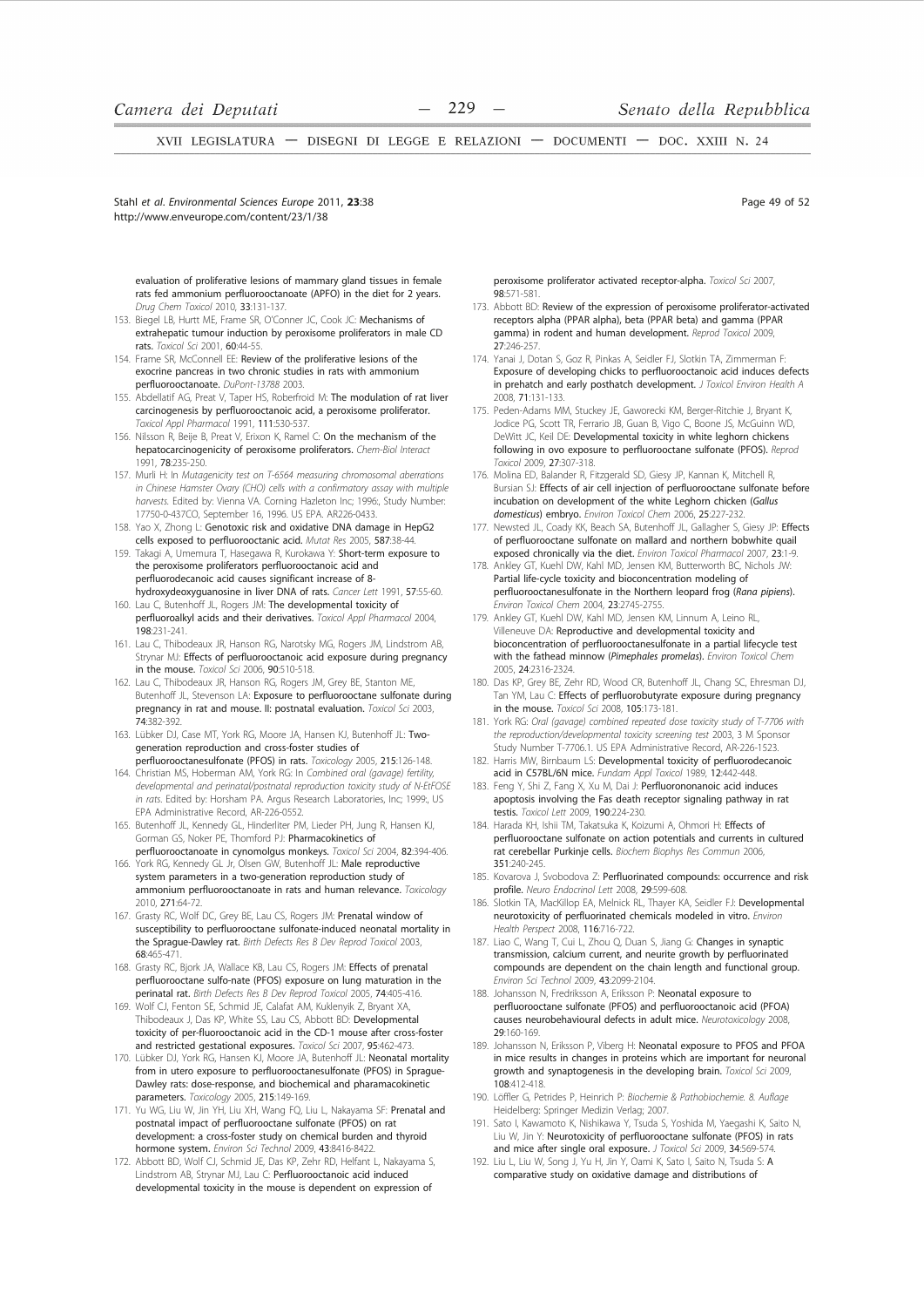Stahl et al. Environmental Sciences Eurone 2011, 23:38 http://www.enveurope.com/content/23/1/38

Page 50 of 52

perfluorooctane sulfonate (PFOS) in mice at different postnatal developmental stages. Toxicol Sci 2009, 34:245-254.

- 193. Liu X, Liu W, Jin Y, Yu W, Wang F, Liu L: Effect of gestational and lactational exposure to perfluorooctanesulfonate on calcium-dependent signaling molecules gene expression in rats' hippocampus. Arch Toxicol 2010 84:71-79
- 194. Pinkas A, Slotkin TA, Brick-Turin Y, Van der Zee EA, Yanai J: Neurobehavioral teratogenicity of perfluorinated alkyls in an avian model. Neurotoxicol Teratol 2010, 32:182-186.
- 195. Langley AE, Pilcher GD: Thyroid, bradycardic and hypothermic effects of perfluoro-n-decanoic acid in rats. *I Toxicol Environ Health* 1985, 15:485-491.
- 196. Gutshall DM. Pilcher GD. Langley AE: Effect of thyroxine supplementation on the response to perfluoro-n-decanoic acid (PFDA) in rats. J Toxicol Environ Health 1988, 24:491-498.
- 197. Weiss JM, Andersson PL, Lamoree MH, Leonards PE, van Leeuwen SP, Hamers T: Competitive binding of poly- and perfluorinated compounds to the thyroid hormone transport protein transthyretin. Toxicol Sci 2009. 109:206-216.
- 198. Chang SC, Thibodeaux JR, Eastvold ML, Ehresman DJ, Bjork JA, Froehlich JW, Lau C, Singh RJ, Wallace KB, Butenhoff JL: Thyroid hormone status and pituitary function in adult rats given oral doses of perfluorooctanesulfonate (PFOS). Toxicology 2008, 243:330-339.
- 199. Benninghoff AD, Field JA, Williams DE: Assessment of the estrogen activity of perfluorooctanoic acid (PFOA), perfluorooctane sulfonate (PFOS) and other structurally diverse perfluorinated chemicals in rainbow trout. Toxicologist CD 2007, 96:110.
- 200. Wei Y, Dai J, Liu M, Wang J, Xu M, Zha J, Wang Z: Estrogen-like properties of perfluorooctanic acid as revealed by expressing hepatic estrogenresponsive genes in rare minnows (Gobiocypris rarus). Environ Toxicol Chem 26:2440-2447.
- 201. Zhao B, Chu Y, Hardy DO, Li XK, Ge RS: Inhibition of 3beta- and 17betahydroxysteroid dehydrogenase activities in rat Leydig cells by perfluorooctane acid. J Steroid Biochem Mol Biol 2010, 118:13-1
- 202. Zhao Y, Tan YS, Haslam SZ, Yang C: Perfluorooctanoic acid effects on steroid hormone and growth factor levels mediate stimulation of peripubertal mammary gland development in C57BL/6 mice. Toxicol Sci 2010, 115:214-224.
- 203. Maras M, Vanparys C, Muylle F, Robbens J, Berger U, Barber JL, Blust R, De Coen W: Estrogen-like properties of fluorotelomer alcohols as revealed by MCF-7 breast cancer cell proliferation. Environ Health Perspect 2006,  $114.100 - 105$
- 204. Shi Z, Zhang H, Liu Y, Xu M, Dai J: Alterations in gene expression and testosterone synthesis in the testes of male rats exposed to perfluorododecanoic acid. Toxicol Sci 2007, 98:206-215.
- 205. Shi Z, Ding L, Zhang H, Feng Y, Xu M, Dai J: Chronic exposure to perfluorododecanoic acid disrupts testicular steroidogenesis and the expression of related genes in male rats. Toxicol Lett 2009, 188:192-200. 206. Yang O. Xie Y. Depierre JW: Effects of peroxisome proliferators on the
- thymus and spleen of mice. Clin Exp Immunol 2000 122:219-226 207 Yang O Abedi-Valugerdi M Xie Y Zhao X Moller G Nelson BD
- DePierre JW: Potent suppression of the adaptive immune response in mice upon dietary exposure to the potent peroxisome proliferator, perfluorooctanoic acid. Int Immunopharmacol 2002. 2:289-397.
- 208. Yang Q, Xie Y, Alexson SEH, Nelson BD, DePierre JW: Involvement of the peroxisome proliferator-activated receptor alpha in the immunomodilation caused by peroxisome proliferators in mice. Biochem Pharmacol 2002, 63:1893-1900.
- 209. Fang X, Zhang L, Feng Y, Zhao Y, Dai J: Immunotoxic effects of perfluorononanoic acid on BALB/c mice. Toxicol Sci 2008, 105:312-321.
- 210. Peden-Adams MM, Keller JM, Eudaly JG, Berger J, Gilkeson GS, Keil DE: Suppression of humoral immunity in mice following exposure to perfluorooctane sulfonate. Toxicol Sci 2008, 104:144-154
- 211. Keil DE, Mehlmann T, Butterworth L, Peden-Adams MM: Gestational exposure to perfluorooctane sulfonate suppresses immune function in B6C3F1 mice. Toxicol Sci 2008, 103:77-85.
- 212. Qazi MR, Bogdanska J, Butenhoff JL, Nelson BD, DePierre JW, Abedi-Valugerdi M: High-dose, short-term exposure of mice to perfluorooctanesulfonate (PFOS) or perfluorooctanoate (PFOA) affects the number of circulating neutrophils differently, but enhances the inflammatory responses of macrophages to lipopolysaccharide (LPS) in a similar fashion. Toxicology 2009, 262:207-214.
- 213. Qazi MR, Nelson BD, Depierre JW, Abedi-Valugerdi M: 28-Day dietary exposure of mice to a low total dose (7 mg/kg) of perfluorooctanesulfonate (PFOS) alters neither the cellular compositions of the thymus and spleen nor humoral immune responses: Does the route of administration play a pivotal role in PFOS-induced immunotoxicity? [abstract]. Toxicology 2009, 267:132-139.
- 214. Guruge KS, Hikono H, Shimada N, Murakami K, Hasegawa J, Yeung LW, Yamanaka N, Yamashita N: Effect of perfluorooctane sulfonate (PFOS) on influenza A virus-induced mortality in female B6C3F1 mice. J Toxicol Sci 2009. 3:687-691.
- 215. DeWitt JC, Copeland CB, Luebke RW: Suppression of humoral immunity by perfluorooctanoic acid is independent of elevated serum corticosterone concentration in mice. Toxicol Sci 2009, 109:106-112
- 216. DeWitt JC, Shnyra A, Badr MZ, Loveless SE, Hoban D, Frame SR, Cunard R, Anderson SE, Meade BJ, Peden-Adams MM, Luebke RW, Luster MI: Immunotoxicity of perfluorooctanoic acid and perfluorooctane sulfonate and the role of peroxisome proliferator-activated receptor alpha. Crit Rev Toxicol 2009, 39:76-94.
- 217. Hu XZ, Hu DC: Effects of perfluorooctanoate and perfluorooctane sulfonate exposure on hepatoma Hep G2 cells. Arch Toxicol 2009, 83.851-861
- 218. Eriksen KT, Raaschou-Nielsen O, Sørensen M, Roursgaard M, Loft S, Møller P: Genotoxic potential of the perfluorinated chemicals PFOA, PFOS, PFBS, PFNA and PFHxA in human HepG2 cells. Mutat Res 2010, 700:39-43.
- 219. Qian Y, Ducatman A, Ward R, Leonard S, Bukowski V, Lan Guo N, Shi X, Vallyathan V, Castranova V: Perfluorooctane sulfonate (PFOS) induces reactive oxygen species (ROS) production in human microvascular endothelial cells: role in endothelial permeability. J Toxicol Environ Health 4 2010, 73:819-836
- 220. Sohlenius AK, Eriksson AM, Hogstrom C, Kimland M, DePierre JW: Perfluorooctane sulfonic acid is a potent inducer of peroxisomal fatty acid β-oxidation and other activities known to be affected by peroxisome proliferators in mouse liver. Pharmacol Toxicol 1993, 72:90-93.
- 221. Vanden Heuvel JP, Thompson JT, Frame SR, Gillies PJ: Differential activation of nuclear receptors by perfluorinated fatty acid analogs and natural fatty acids: a comparison of human, mouse, and rat peroxisome proliferator-activated receptor-alpha, -beta, and -gamma, liver : receptor-beta, and retinoid x receptor-alpha. Toxicol Sci 2006, 92:476-489.
- 222. Ikeda T, Aiba K, Fukuda K, Tanaka M: The induction of peroxisome proliferation in rat liver by perfluorinated fatty acids, metabolically inert derivatives of fatty acids. J Biochem 1985, 98:475-482.
- Sohlenius AK, Andersson K, DePierre JW: The effects of perfluorooctanoic ววว acid on hepatic peroxisome proliferation and related parameters show no sex-related differences in mice. Biochem J 1992, 285:779-783
- 224 Pastoor TP, Lee KP, Perri M, Gillies PJ: Biochemical and morphological studies of ammonium perfluorooctanoate-induced hepatomegaly and peroxisome proliferation. Exp Mol Pathol 1987, 47:98-109.
- Shipley JM, Hurst CH, Tanaka SS, DeRoos FL, Butenhoff JL, Seacat AM. 225. Waxman DJ: Trans-activation of PPARa and induction of PPARa target genes by perfluorooctane-based chemicals. Toxicol Sci 2004, 80:151-160
- 226. Maloney EK, Waxman DJ: Trans-activation of PPARa and PPARc by structurally diverse environmental chemicals. Toxicol Appl Pharmacol 1999. 161:209-218.
- 227. Takacs ML, Abbott BD: Activation of mouse and human peroxisome proliferator-activated receptors (alpha, beta/delta, gamma) by perfluorooctanoic acid and perfluorooctane sulfonate. Toxicol Sci 2007,  $95:108-117$
- 228. Nakamura T, Ito Y, Yanagiba Y, Ramdhan DH, Kono Y, Naito H, Hayashi Y, Li Y, Aoyama T, Gonzalez FJ, Nakajima T: Microgram-order ammonium perfluorooctanoate may activate mouse peroxisome proliferatoractivated receptor alpha, but not human PPARalpha. Toxicology 2009, 265:27-33
- 229. Haughom B, Spydevold Ø: The mechanism underlying the hypolipemic effect of perfluorooctanoic acid (PFOA), perfluorooctane sulphonic acid (PFOSA) and clofibric acid. Biochim Biophys Acta 1992, 1128:65-72
- 230. Martin MT, Brennan RJ, Hu W, Ayanoglu E, Lau C, Ren H, Wood CR Corton JC, Kavlock RJ, Dix DJ: Toxicogenomic study of triazole fungicides and perfluoroalkyl acids in rat livers predicts toxicity and categorizes chemicals based on mechanisms of toxicity. Toxicol Sci 2007, 97:595-613.
- 231. Yin Yeung W, Guruge KS, Yamanaka N, Miyazaki S, Lam PKS, Yamashita N, Geisy JP: Gene expression profiles in rat liver treated with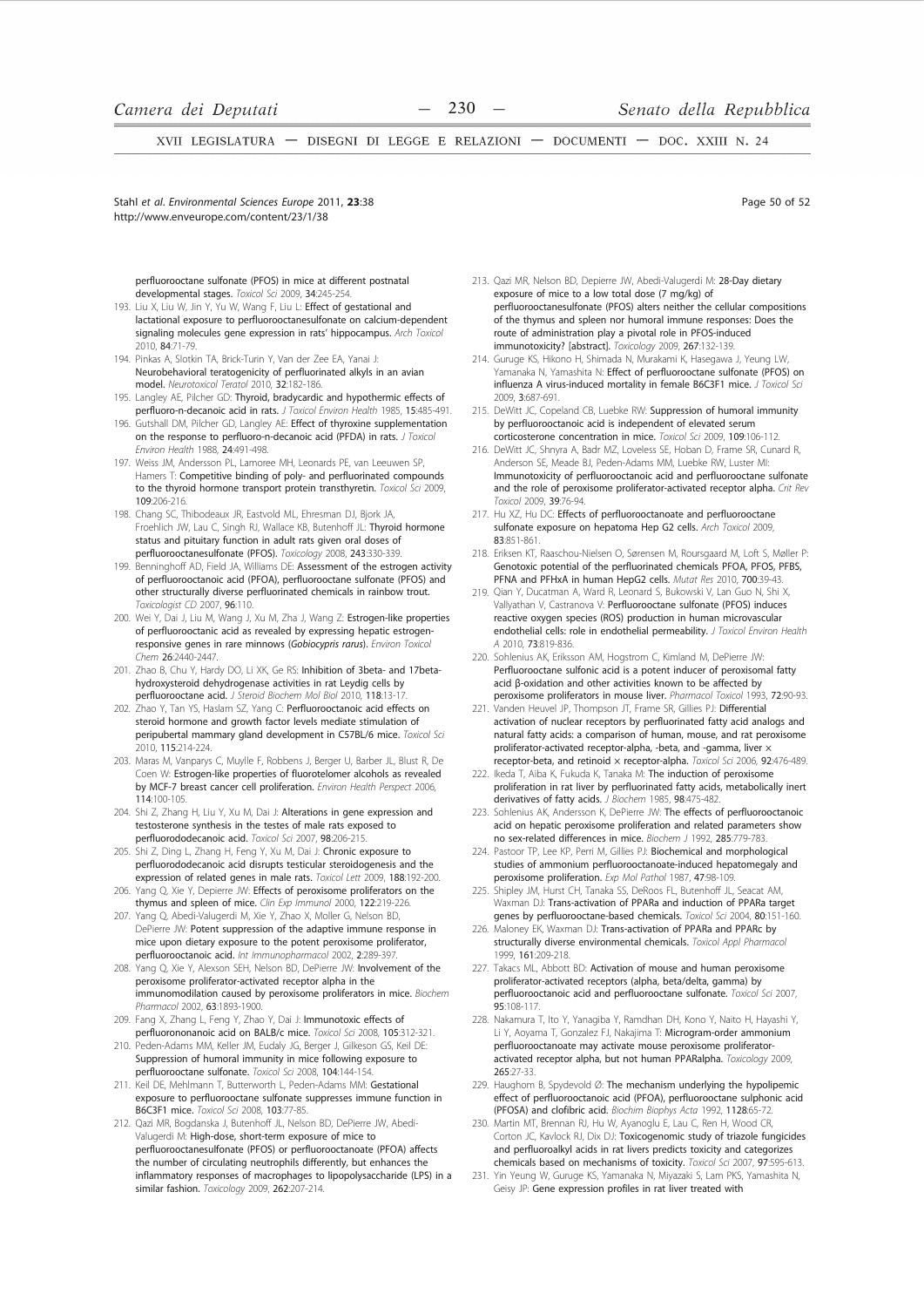Stahl et al. Environmental Sciences Eurone 2011, 23:38 http://www.enveurope.com/content/23/1/38

Page 51 of 52

pentadecafluorooctanic acid (PFOA). 9th "Fluoros" International Symposium on Fluorinated Alkyl Organics in the Environment August 19-20 2005; Toronto Toronto; University of Toronto; 2005.

- 232. Guruge KS, Yeung LWY, Yamanaka N, Miyazaki S, Lam PKS, Giesy JP, Jones PD, Yamashita N: Gene expression profiles in rat liver treated with perfluorooctaonic acid (PFOA). Toxicol Sci 2006, 89:93-107.
- 233. Rosen MB, Thibodeaux JR, Wood CR, Zehr RD, Schmid JE, Lau C: Gene expression profiling in the lung and liver of PFOAexposed mouse fetuses. Toxicology 2007.
- 234. Peters JM. Hennuver N. Staels B. Fruchart JC. Fievet C. Gonzalez FJ: Alterations in lipoprotein metabolism in peroxisome proliferatorsactivated receptor alpha-deficient mice. J Biol Chem 1997, 272:27307-27312.
- 235. Minata M, Harada KH, Kärrman A, Hitomi T, Hirosawa M, Murata M, Gonzalez FJ, Koizumi A: Role of peroxisome proliferator-activated receptor-alpha in hepatobiliary injury induced by ammonium perfluorooctanoate in mouse liver. Ind Health 2010, 48:96-107.
- 236. Elcombe CR, Elcombe BM, Farrar DG, Foster JR: Characterization of ammonium perfluorooctanic acid (APFO) induced hepatomegaly in rats. Toxicology 2007, 240:172-173.
- 237. Ren H, Vallanat B, Nelson DM, Yeung LW, Guruge KS, Lam PK, Lehman-McKeeman LD, Corton JC: Evidence for the involvement of xenobioticresponsive nuclear receptors in transcriptional effects upon perfluoroalkyl acid exposure in diverse species. Reprod Toxicol 2009, 27:266-277.
- 238. Hu W, Jones PD, Upham BL, Trosko JE, Lau C, Giesy JP: Inhibition of gap junctional intercellular communication by perfluorinated compounds in rat liver and dolphin kidney epithelial cell lines in vitro and Sprague-Dawley rats in vivo. Toxicol Sci 2002, 68:429-436.
- 239. Upham BL, Park JS, Babica P, Sovadinova I, Rummel AM, Trosko JE, Hirose A, Hasegawa R, Kanno J, Sai K: Structure-activity-dependent regulation of cell communication by perfluorinated fatty acids using in vivo and in vitro model systems. Environ Health Perspect 2009, 117:545-551
- 240. Ehresman DJ, Froehlich JW, Olsen GW, Chang SC, Butenhoff JL: Comparison of human whole blood, plasma, and serum matrices for the determination of perfluorooctanesulfonate (PFOS), perfluorooctanoate (PFOA), and other fluorochemicals. Environ Res 2007, 103:176-184.
- 241 Kudo N Suzuki-Nakajima E Mitsumoto A Kawashima Y: Responses of the liver to perfluorinated fatty acids with different carbon chain length in male and female mice: in relation to induction of hepatomegaly, peroxisomal b-oxidation and microsomal 1-acylglycerophosphocholine acyltransferase. Biol Pharm Bull 2006, 29:1952-1957
- 242. Permadi H, Lundgren B, Andesson K, Sundberg C, DePierre JW: Effects of perfluoro fatty acids on peroxisome proliferation on mitochondrial size in mouse liver: dose and time factors and effect of chain length. Xenobiotic 1993 23:761-770
- 243. Wei Y, Shi X, Zhang H, Wang J, Zhou B, Dai J: Combined effects of polyfluorinated and perfluorinated compounds on primary cultured hepatocytes from rare minnow (Gobiocypris rarus) using toxicogenomic analysis, Aguat Toxicol 2009, 95:27-36
- 244. Jernbro S, Rocha PS, Keiter S, Skutlarek D, Färber H, Jones PD, Giesy JP, Hollert H, Engwall M: Perfluorooctane sulfonate increases the genotoxicity of cyclophosphamide in the micronucleus assay with V79 cells-further proof of alterations in cell membrane properties caused by PFOS. Env Sci Pollut Res 2007, 14:85-87.
- 245. Watanabe MX, Jones SP, Iwata H, Kim EY, Kennedy SW: Effects of coexposure to 2, 3, 7, 8-tetrachlorodibenzo-p-dioxin and perfluorooctane sulfonate or perfluorooctanoic acid on expression of cytochrome P450 isoforms in chicken (Gallus gallus) embryo hepatocyte cultures. Comp Biochem Physiol C Toxicol Pharmacol 2009, 149:605-612.
- 246. Alexander BH, Olsen GW, Burris JM, Mandel JH, Mandel JS: Mortality of employees of a perfluorooctanesulphonyl fluoride manufacturing facility. Occup Environ Med 2003, 60:722-729.
- 247. Alexander BH, Olsen GW: Bladder cancer in perfluorooctanesulfonyl fluoride manufacturing workers. Ann Epidemiol 2007, 17:471-478.
- 248. Grice MM, Alexander BH, Hoffbeck R, Kampa DM: Self-reported medical conditions in perfluorooctanesulfonyl fluoride manufacturing workers. J Occup Environ Med 2007, 49:722-729.
- 249. Gilliland FD, Mandel JS: Mortality among employes of a perfluorooctanoic acid production plant. J Occup Med 1993, 35:950-954
- 250. Alexander BH: Mortality Study of Workers Employed at the 3 M Cottage Grove Facility. Final Report Division of Environmental and Occupational Health, School of Public Health, University of Minnesota, 2001 EPA AR226-1030a018; 2001
- 251. Lundin Jl. Alexander BH. Olsen GW. Church TR: Ammonium perfluorooctanoate production and occupational mortality. Epidemiology 2009. 20:921-928
- 252. DuPont 2003: Epidemiology surveillance report: cancer incidence for Washington Works site 1959-2001. US EPA Administrative Record, AR-226- $1307 - 7$
- 253. DuPont 2006: Ammonium perfluorooctanoate: phase II. Retrospective cohort analysis related to a serum biomarker of exposure in polymer production plant. US EPA Administrative Record, 8EHQ-0381-0394
- 254. Gilliland FD, Mandel JS: Serum perfluorooctanoic acid and hepatic enzymes, lipoproteins and cholesterol: a study of occupationally exposed men. Am J Ind Med 1996, 29:560-568.
- 255. Olsen GW, Burris JM, Burlew MM, Mandel JH: Plasma cholecystokinin and hepatic enzymes, cholesterol and lipoproteins in ammonium perfluorooctanoate production workers. Drug Chem Toxicol 2000 23:603-620
- 256. Olsen GW, Zobel LR: Assessment of lipid, hepatic, and thyroid parameters with serum perfluorooctanoate (PFOA) concentrations in fluorochemical production workers. Int Arch Occup Environ Health 2007, 81:231-246
- 257. Olsen GW, Gilliland FD, Burlew MM, Burris JM, Mandel JS, Mandel JH: An epidemiological investigation of reproductive hormones in men with occupational exposure to perfluorooctanoic acid. J Occ Env Med 1998, 40:614-622
- 258. Sakr CJ, Leonard RC, Kreckmann KH, Slade MD, Cullen MR: Longitudinal study of serum lipids and liver enzymes in workers with occupational exposure to ammonium perfluorooctanoate. J Occup Environ Med 2007, 49:872-879.
- 259. Sakr CJ, Symons JM, Kreckmann KH, Leonard RC: Ischaemic heart disease mortality study among workers with occupational exposure to ammonium perfluorooctanoate. Occup Environ Med 2009, 66:699-703.
- 260. Costa G, Sartori S, Consonni D: Thirty years of medical surveillance in perfluooctanoic acid production workers. J Occup Environ Med 2009, 51.364-372
- 261. Bloom MS, Kannan K, Spliethoff HM, Tao L, Aldous KM. Vena JE: Exploratory assessment of perfluorinated compounds and human thyroid function. Physiol Behav 2010, 99:240-245
- 262. Pirali B, Negri S, Chytiris S, Perissi A, Villani L, La Manna L, Cottica D, Ferrari M. Imbriani M. Rotondi M. Chiovato L: Perfluorooctane sulfonate and perfluorooctanoic acid in surgical thyroid specimens of patients with thyroid diseases. Thyroid 2009, 19:1407-1412.
- 263. Melzer D, Rice N, Depledge MH, Henley WE, Galloway TS: Association between serum perfluorooctanoic acid (PFOA) and thyroid disease in the U.S. National Health and Nutrition Examination Survey. Environ Health Perspect 2010, 118:686-692.
- 264. Emmett EA, Zhang H, Shofer FS, Freeman D, Rodway NV, Desai C, Shaw LM: Community exposure to perfluorooctanoate: relationships beween serum levels and certain health parameters. J Occup Environ Med 2006, 48:771-779
- 265. Nelson JW, Hatch EE, Webster TF: Exposure to polyfluoroalkyl chemicals and cholesterol, body weight, and insulin resistance in the general U.S. population. Environ Health Perspect 2010, 118:197-202.
- 266. Steenland K, Tinker S, Frisbee S, Ducatman A, Vaccarino V: Association of perfluorooctanoic acid and perfluorooctane sulfonate with serum lipids among adults living near a chemical plant. Am J Epidemiol 2009, 170:1268-1278
- Steenland K, Fletcher T, Savitz DA: Epidemiologic evidence on the health effects of perfluorooctanoic acid (PFOA). Environ Health Perspect 2010, 118-1100-1108
- 268. Anderson-Mahoney P, Kotlerman J, Takhar H, Gray D, Dahlgren J: Selfreported health effects among community residents exposed to perfluorooctanoate. New Solut 2008, 18:129-143.
- 269. Lin CY, Chen PC, Lin YC, Lin LY: Association among serum perfluoroalkyl chemicals, glucose homeostasis, and metabolic syndrome in adolescents and adults. Diabetes Care 2009, 32:702-707.
- 270. MacNeil J, Steenland NK, Shankar A, Ducatman A: A cross-sectional analysis of type II diabetes in a community with exposure to perfluorooctanoic acid (PFOA), Environ Res 2009, 109:997-1003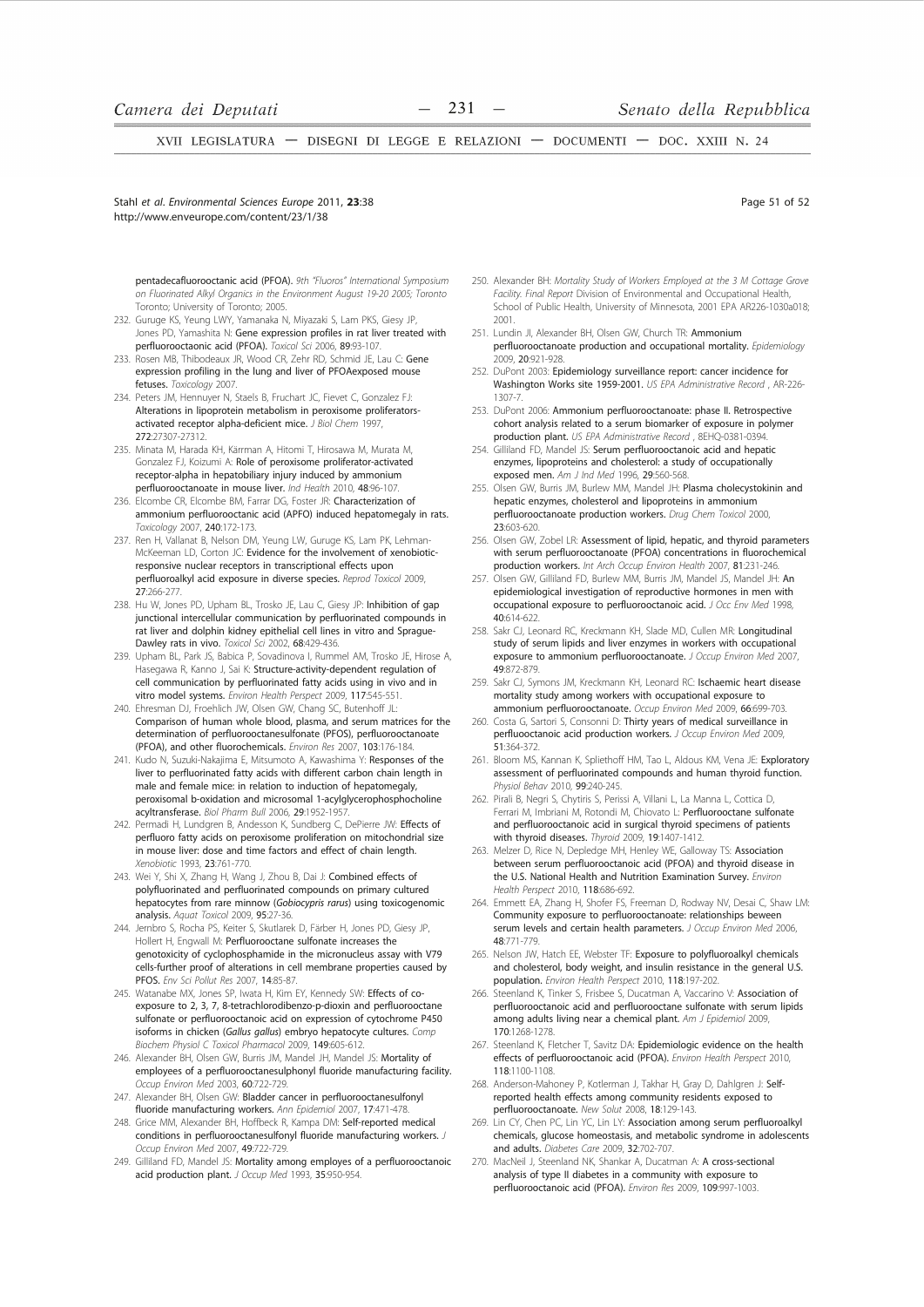Stahl et al. Environmental Sciences Europe 2011. 23:38 http://www.enveurope.com/content/23/1/38

- 271. Leonard RC, Kreckmann KH, Sakr CJ, Symons JM: Retrospective cohort mortality study of workers in a polymer production plant including a reference population of regional workers. Ann Epidemiol 2008, 18:15-22.
- 272. Washino N. Saijo Y. Sasaki S. Kato S. Ban S. Konishi K. Ito R. Nakata A. Iwasaki Y, Saito K, Nakazawa H, Kishi R: Correlations between prenatal exposure to perfluorinated chemicals and reduced fetal growth. Environ Health Perspect 2009, 117:660-667
- 273. Hamm MP, Cherry NM, Martin JW, Bamforth F, Burstyn I: The impact of isolated maternal hypothyroxinemia on perinatal morbidity. J Obstet Gynecol Can 2009, 31:1015-1021.
- 274. Nolan LA, Nolan JM, Shofer FS, Rodway NV, Emmett EA: The relationship between birth weight, gestational age and perfluorooctanoic acid (PFOA)-contaminated public drinking water. Reprod Toxicol 2009, 27:231-238.
- 275. Nolan LA, Nolan JM, Shofer FS, Rodway NV, Emmett EA: Congenital anomalies, labor/delivery complications, maternal risk factors and their relationship with perfluorooctanoic acid (PFOA)-contaminated public drinking water [abstract]. Reprod Toxicol 2010, 29:147-155.
- 276. Stein CR, Savitz DA, Dougan M: Serum levels of perfluorooctanoic acid and perfluorooctane sulfonate and pregnancy outcome. Am J Epidemiol 2009, 170:837-846.
- 277. Fei C. McLaughlin, JK. Lipworth L. Olsen, J: Prenatal exposure to perfluorooctanoate (PFOA) and perfluorooctanesulfonate (PFOS) and maternally reported developmental milestones in infancy. Environ Health Perspect 2008, 116:1391-1395.
- 278. Fei C, McLaughlin JK, Lipworth L, Olsen J: Maternal levels of perfluorinated chemicals and subfecundity. Hum Reprod 2009, 24:1200-1205
- Fei C, McLaughlin JK, Lipworth L, Olsen J: Maternal concentrations of perfluorooctanesulfonate (PFOS) and perfluorooctanoate (PFOA) and duration of breastfeeding. Scand J Work Environ Health 2010, 36:413-421. 280. Hoffman K, Webster TF, Weisskopf MG, Weinberg J, Vieira VM: Exposure to
- polyfluoroalkyl chemicals and attention deficit hyperactivity disorder in U.S. children aged 12-15 years. Environ Health Perspect 2010, 118:1762-1767
- 281. Olsen GW, Chang SC, Noker PE, Gorman GS, Ehresman DJ, Lieder PH, Butenhoff JL: A comparison of the pharmacokinetics of perfluorobutanesulfonate (PFBS) in rats, monkeys and humans. Toxicology 2009, 256:65-74.
- 282. Steenland K, Tinker S, Shankar A, Ducatman A: Association of perfluorooctanoic acid (PFOA) and perfluorooctane sulfonate (PFOS) with uric acid among adults with elevated community exposure to PFOA. Environ Health Perspect 2010, 118:229-233.
- 283. Butenhoff JL, Kennedy GL, Hinderliter PM, Lieder PH, Jung R, Hansen KJ. Gorman GS, Noker PE, Thomford PJ: Pharmacokinetics of perfluorooctanoate in cynomolgus monkeys. Toxicol Sci 2004, 82:394-406.
- 284. Yeung LW, Loi El, Wong VY, Guruge KS, Yamanaka N, Tanimura N, Hasegawa J, Yamashita N, Miyazaki S, Lam PK: Biochemical responses and accumulation properties of long-chain perfluorinated compounds (PFOS/PFDA/PFOA) in juvenile chickens (Gallus gallus). Arch Environ .<br>Contam Toxicol 2009, 57:377-386.
- 285. Chang SC, Thibodeaux JR, Eastvold ML, Ehresman DJ, Bjork JA, Froehlich JW, Lau C, Singh RJ, Wallace KB, Butenhoff JL: Thyroid hormone status and pituitary function in adult rats given oral doses of perfluorooctanesulfonate (PFOS). Toxicology 2008, 243:330-339.
- 286. Hanhijärvi H, Ophaug RH, Singer L: The sex-related difference in perfluorooctanoate excretion in the rat. Proc Soc Exp Biol Med 1982,  $171 - 50 - 5$
- 287. Dean WP, Jessup AC: Acute oral toxicity (LD50) study in rats. International research and development corporation, Study 137-091 1978, US EPA AR226- $0419$
- 288. Li MH: Toxicity of perfluorooctane sulfonate and perfluorooctanoic acid to plants and aquatic invertebrates. *Environ Toxicol* 2009, 24:95-100
- 289. Van Gossum H. Bots J. Snijkers T. Mever J. Van Wassenbergh S. De Coen W. De Bruyn L: Behaviour of damselfly larvae (Enallagma cyathigerum) (Insecta, Odonata) after long-term exposure to PFOS. Environ Pollut 2009, 157:1332-1336.
- 290. Goldenthal El, Jessup DC, Geil RG, Mehring JS: Ninety-Day Subacute Rat Toxicity Study 137-085 International Research and Development Corporation; 1978
- 291. Gortner EG: Oral Teratology Study of FC-95 in Rats. Riker Laboratories, Inc. Experiment Number: 0680TR0008, December, 1980, AR-226 226-0016 US Environmental Protection Agency, Washington, DC, USA; 1980.
- 292. Wetzel LT: Rat teratology study. T-3351. final report. Hazelton Laboratories America, Inc. Project Number: 154-160, December 19, 1983. US EPA AR-226 226-0014 1983
- 293. Case MT, York RG, Christian MS: Rat and rabbit oral developmental toxicology studies with two perfluorinated compounds. Int J Toxicol 2001. 20:101-109
- 294. Yahia D, Tsukuba C, Yoshida M, Sato I, Tsuda S: Neonatal death of mice treated with perfluorooctane sulfonate. J Toxicol Sci 2008, 33:219-226.
- 295. White SS, Calafat AM, Kuklenyik Z, Villaneuva LT, Zehr RD, Helfant L, Strynar MJ, Lindstrom AB, Thibodeaux JR, Wood C, Fenton SE: Gestational PFOA exposure of mice is associated with altered mammary gland development in dams and female offspring. Toxicol Sci 2007, 96:133-144.
- 296. Zheng L, Dong GH, Jin YH, He QC: Immunotoxic changes associated with a 7-day oral exposure to perfluorooctanesulfonate (PFOS) in adult male C57BL/6 mice. Arch Toxicol 2009, 83:679-689.
- 297. Dong GH, Zhang YH, Zheng L, Liu W, Jin YH, He QC: Chronic effects of perfluorooctanesulfonate exposure on immunotoxicity in adult male C57BL/6 mice. Arch Toxicol 2009. 83:805-815.
- 298. Qazi MR, Xia Z, Bogdanska J, Chang SC, Ehresman DJ, Butenhoff JL, Nelson BD. DePierre JW. Abedi-Valugerdi M: The atrophy and changes in the cellular compositions of the thymus and spleen observed in mice subjected to short-term exposure to perfluorooctanesulfonate are highdose phenomena mediated in part by peroxisome proliferator-activated receptor-alpha (PPAR alpha). Toxicology 2009, 260:68-76.
- 299 Lefebvre DE, Curran I, Armstrong C, Coady L, Parenteau M, Liston V Barker M, Aziz S, Rutherford K, Bellon-Gagnon P, Shenton J, Mehta R, Bondy G: Immunomodulatory effects of dietary potassium perfluorooctane sulfonate (PFOS) exposure in adult Sprague-Dawley rats. Toxicol Environ Health A 2008, 71:1516-1525.
- 300. DeWitt JC, Copeland CB, Strynar MJ, Luebke RW: Perfluorooctanoic acidinduced immunomodulation in adult C57BL/6J or C57BL/6N female mice. Environ Health Perspect 2008, 116:644-650.

## doi:10.1186/2190-4715-23-38

Cite this article as: Stahl et al.: Toxicology of perfluorinated compounds. Environmental Sciences Europe 2011 23:38

# Submit your manuscript to a SpringerOpen<sup>®</sup> journal and benefit from:

- $\blacktriangleright$  Convenient online submission
- $\blacktriangleright$  Rigorous peer review
- Immediate publication on acceptance
- ► Open access: articles freely available online
- $\blacktriangleright$  High visibility within the field
- Retaining the copyright to your article

Submit your next manuscript at ▶ springeropen.com

Page 52 of 52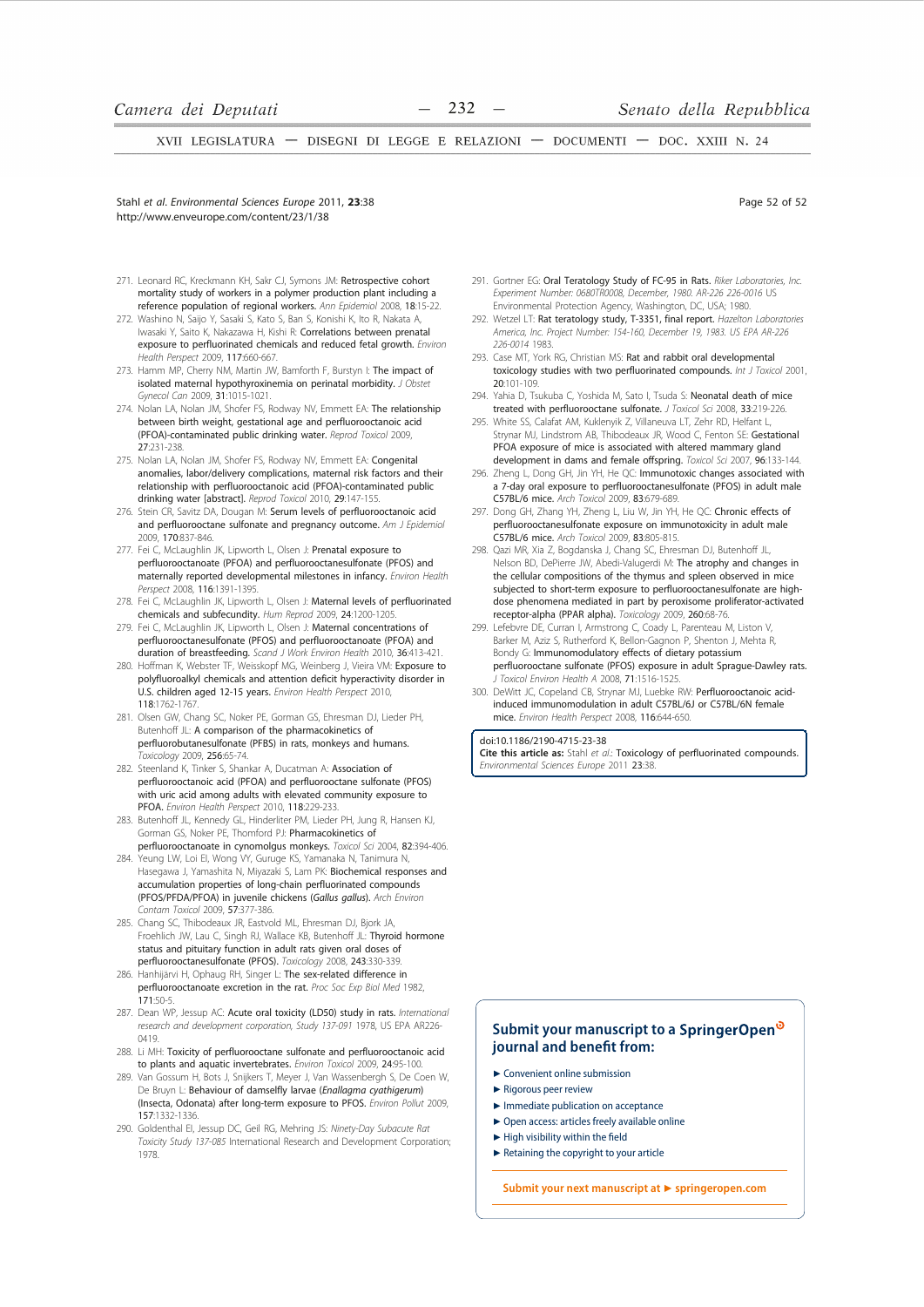| G Model<br>HAZMAT-17663; No. of Pages 15 | <b>ARTICLE IN PRESS</b>                           |                  |
|------------------------------------------|---------------------------------------------------|------------------|
|                                          | Journal of Hazardous Materials xxx (2016) xxx-xxx |                  |
|                                          | Contents lists available at ScienceDirect         | <b>HAZARDOUS</b> |
|                                          | Journal of Hazardous Materials                    |                  |
| ELSEVIEE                                 | journal homepage: www.elsevier.com/locate/jhazmat |                  |

# Deriving environmental quality standards for perfluorooctanoic acid (PFOA) and related short chain perfluorinated alkyl acids

Sara Valsecchia,\*, Daniela Conti<sup>b</sup>, Riccardo Crebelli<sup>c</sup>, Stefano Polesello<sup>a</sup>, Marianna Rusconi<sup>a</sup>, Michela Mazzoni<sup>a</sup>, Elisabetta Preziosi<sup>d</sup>, Mario Carere<sup>c</sup>, Luca Lucentini<sup>c</sup>, Emanuele Ferretti<sup>c</sup>, Stefania Balzamo<sup>b</sup>, Maria Gabriella Simeone<sup>b</sup>, Fiorella Aste<sup>e</sup>

<sup>a</sup> IRSA-CNR, Water Research Institute, Via del Mulino 19, 20861 Brugherio, Italy

nasa cui, vuela nel catala instituito, vuela Catalana e 12, 2000 i suggiorio, italy<br><sup>b</sup> ISPRA- Environmental Metrology Unit, Via di Castel Romano 100, 00128 Rome, Italy<br><sup>d</sup> IRSA-CNR, Water Research Institute, Via Salaria K

e Ministry of the Environment, Land and Sea, Via Cristoforo Colombo 44, 00147 Rome, Italy

# HIGHLIGHTS

- · Environmental Quality Standards (EQS) for selected perfluoroalkylacids hevireh ere
- For PFBA, PFPeA, PFHxA and PFBS the QS for drinking water are adopted as EQS.
- For PFOA the OS based on secondary poisoning of predators is adopted as  $EOS$
- 7, 3, 1, 3 and  $0.1 \mu g L^{-1}$  for PFBA, PFPeA, PFHxA, PFBS and PFOA are set as EOS.

## ARTICLE INFO

Article history: Received 5 February 2016 Received in revised form 18 April 2016 Accepted 21 April 2016 Available online xxx

## Keywords:

Environmental quality standard Hazard/risk assessment Perfluorinated compounds PFOA Short chain perfluoroalkyl acids

## GRAPHICAL ABSTRACT



# **ABSTRACT**

The evidence that in Northern Italy significant sources of perfluoroalkylacids (PFAA) are present induced the Italian government to establish a Working Group on Environmental Quality Standard (EQS) for PFAA in order to include some of them in the list of national specific pollutants for surface water monitoring according to the Water Framework Directive (2000/60/EC). The list of substances included perfluorooctanoate (PFOA) and related short chain PFAA such as perfluorobutanoate (PFBA), perfluoropentanoate (PFPeA), perfluorohexanoate (PFHxA) and perfluorobutanesulfonate (PFBS), which is a substitute of perfluorooctanesulfonate. For each of them a dossier collects available data on regulation, physico-chemical properties, emission and sources, occurrence, acute and chronic toxicity on aquatic species and mammals, including humans.

Quality standards (QS) were derived for the different protection objectives (pelagic and benthic communities, predators by secondary poisoning, human health via consumption of fishery products and water) according to the European guideline. The lowest QS is finally chosen as the relevant EQS. For PFOA a QS for biota was derived for protection from secondary poisoning and the corresponding QS

\* Corresponding author at: IRSA-CNR-Water Research Institute National Research Council Via Mulino 19, 20861 Brugherio MB Italy E-mail address: valsecchi@irsa.cnr.it (S. Valsecchi).

#### http://dx.doi.org/10.1016/i.jhazmat.2016.04.055 0304-3894/© 2016 Elsevier B.V. All rights reserved.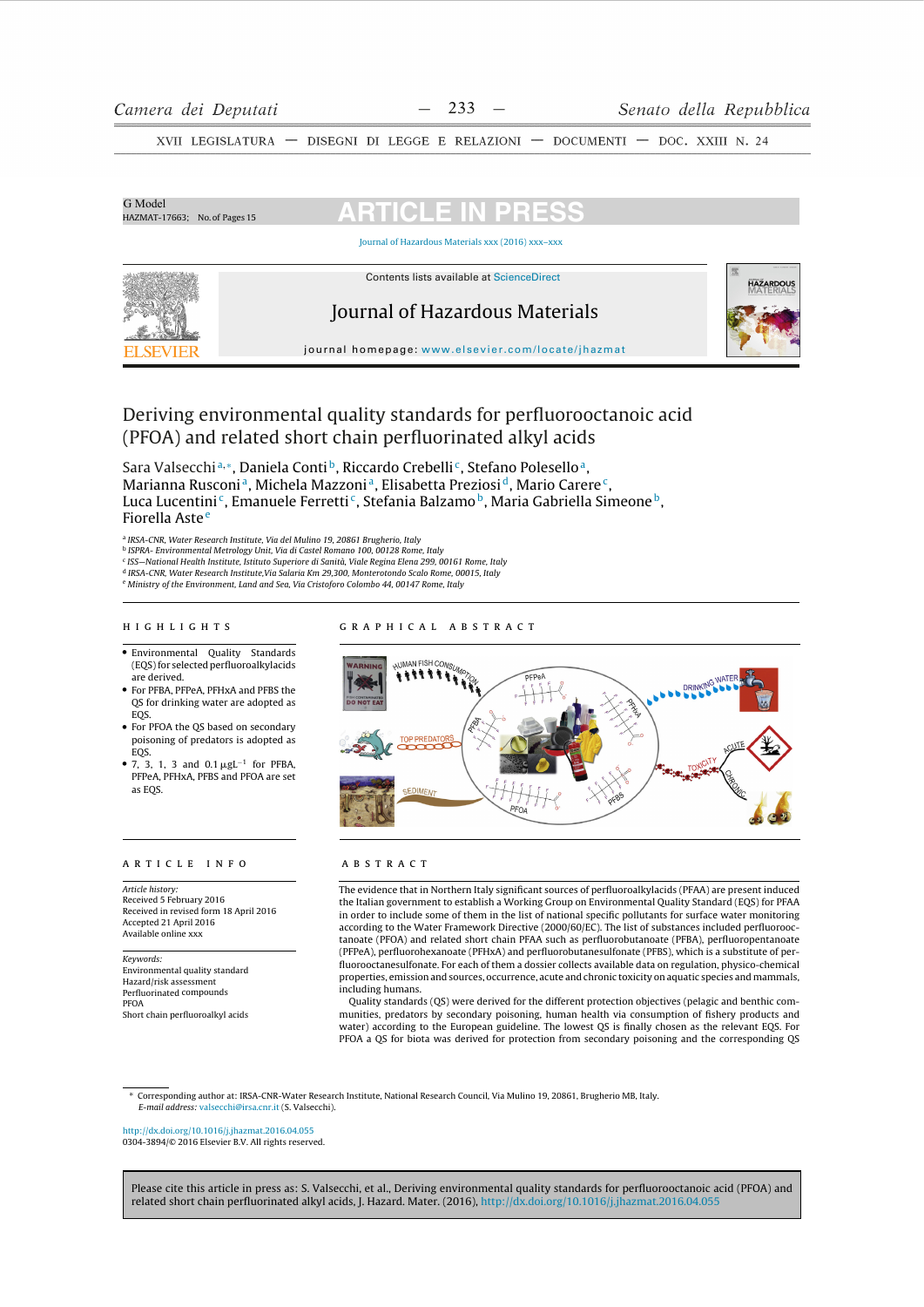| G Model<br>HAZMAT-17663; No. of Pages 15 | <b>ARTICLE IN PRESS</b>                                                                                                                                                                                                                       |
|------------------------------------------|-----------------------------------------------------------------------------------------------------------------------------------------------------------------------------------------------------------------------------------------------|
|                                          | S. Valsecchi et al. / Journal of Hazardous Materials xxx (2016) xxx-xxx                                                                                                                                                                       |
|                                          | for water was back-calculated, obtaining a freshwater EQS of 0.1 $\mu$ g L <sup>-1</sup> . For PFBA, PFPeA, PFHxA and PFBS<br>threshold limits proposed for drinking waters were adopted as EQS.<br>© 2016 Elsevier B.V. All rights reserved. |

### 1. Introduction

Because of their peculiar physical and chemical characteristics. perfluoroalkyl substance (PFAS) found wide application in several industrial processes and products such as surface treatment of textiles and paper, building paints, cosmetics, insecticide formulations, firefighting foams, and the production of fluoropolymer. Their characteristics such as resistance to hydrolysis, photolysis, microbial degradation make these substances highly persistent and widespread in all environmental compartments, especially water. PFAS include thousands of chemicals but environmental studies have mainly concentrated on perfluoroalkyl acids (PFAA) such as perfluoroalkylsulfonic acids (PFSA) and perfluoroalkylcarboxylic acids (PFCA). PFAA are low molecular weight surfactants in which all carbons are bonded to fluorine atoms, consisting of homologous series of molecules that differ in carbon chain length. The two PFAS most commonly used and found in the environment are perfluorooctanesulfonate (PFOS) and perfluorooctanoate (PFOA). They are widely employed in different industrial processes and their persistence in the environment associate with bioaccumulation in the trophic chain raising concern about the risks for consumers, including humans. Therefore the European Commission recently included PFOS in the list of priority substances, setting an Environmental Quality Standard (EQS) of 0.65 ng  $L^{-1}$  for freshwater and 9.1 ng  $g^{-1}$ for biota (Directive 2013/39/EC).

The hazard profile of PFOA is well known: PFOA is a persistent, bioaccumulative, and toxic (PBT) substance, which may cause severe and irreversible adverse effects on the environment and human health. PFOA has a harmonised classification in Annex VI of European Regulation (EC) No 1272/2008 on classification, labelling and packaging of substances and mixtures (CLP) as Carc. 2, Repr. 1B and STOT RE 1 (liver). Due to its PBT and CMR properties, PFOA and its ammonium salt (APFO) have been identified as substances of very high concern (SVHC) under REACH by unanimous agreement between EU Member States in July 2013.

At the moment for PFOA, no limits have been established in the aquatic environment but only a provisional threshold for drinking waters was proposed by US Environmental Protection Agency (EPA) of  $0.4 \mu g L^{-1}$  (EPA, 2009). Shorter chain (<C7) homologues are currently tested and used as substitutes for PFOS and PFOA in industrial processes.

The evidence that in Northern Italy significant sources of PFAAs are present and surface and ground-waters are significantly impacted [2.3] induced the Italian government to establish a Working Group on Environmental Ouality Standard (EOS) for PFAAs in order to include some of them in the list of national specific pollutants for surface water monitoring and derive their EQSs for water quality assessement in the context of the Water Framework Directive (2000/60/EC). EQSs should protect freshwater and marine ecosystems from possible short and long-term adverse effects of chemicals as well as human health via drinking water or ingestion of food originating from aquatic environments.

The PFFAs were chosen by considering the statistical distribution of concentrations and frequency of detection in the Italian surface and ground waters  $[3,4]$ . The list included the following substances: PFOA and related short chain (number of carbons <7) perfluorocarboxylate namely perfluorobutanoate (PFBA), perfluoropentanoate (PFPeA) and perfluorohexanoate (PFHxA).

Perfluorobutanesulfonate (PFBS), which is a common substitute of PFOS, was considered too.

For each of them a dossier has been prepared which collects available data on regulation, physico-chemical properties, emission and sources, occurrence, acute and chronic toxicity on aquatic species and mammals, including humans.

This paper aims to present how EQSs for selected perfluoroalkylacids PFOA, PFBA, PFPeA, PFHxA and PFBS have been derived according to the European guidance document for derivation of EQSs under the Water Framework Directive [1]. By using the data in the dossiers, Quality Standards (QSs) were derived for different protection objectives based on: direct ecotoxicity to pelagic aquatic organisms; secondary poisoning of predators, human consumption of fishery products, human consumption of drinking water and to protect benthic (sediment-dwelling) species. Dossiers and proposed QSs were subject to a peer-reviewing process involving national experts of the Ministry of the Environment and international experts from other European Member States. After the reviewing process, the most protective OSs have been chosen as the national EOSs for the selected perfluoroalkylacids and adopted in the Italian legislation (Italian Legislative Decree 172/2015).

#### 2. Methodology

EQSs were derived for PFOA and selected short chain perfluoroalkyl compounds PFBA, PFPeA, PFHxA and PFBS (referred to as SC-PFAA in the following text) in accordance with the European technical guidance document for derivation of environmental quality standards under the WFD (TGD-EOS) [1].

For each compound a dossier was compiled (Supplementary materials, SM1-SM5) according to the TGD-EQS format. This format requires regulatory information, physico-chemical data, occurrence in the different aquatic matrices, ecotoxicological data and toxicity data on mammals.

Toxicity data were collected from the scientific literature and from national and international databases. All available studies are summarised in the tables provided as Supplementary Materials (Tables SM7-SM9, with references in SM10). No toxicological data about invertebrates exposed to contaminated sediment have been found for the compounds under investigation.

The whole derived data set was properly assessed for reliability and relevance according to Klimisch et al. [5]. On this basis a selection and aggregation of the data were performed.

In order to cover both short- and long-term effects resulting from exposure, two water column EOSs is required: a short-term standard, referred to as a Maximum Allowable Concentration EOS (MAC-EQS) and a long-term standard, expressed as Annual Average Concentration EQS (AA-EQS). The MAC-EQS is based on information on direct ecotoxicological effects on aquatic organisms only. As AA-EQS is intended to protect the ecosystem, humans and predatory birds and mammals from long-term risks, it is defined as the lowest value among the derived OSs, calculated for the different protection objectives.

When the data were sufficient, the QSs were derived by probabilistic approach adopting Species Sensitivity Distribution (SSD) modelling. Otherwise, a deterministic approach was used applying appropriate assessment actors (AF) to the lowest reliable toxicity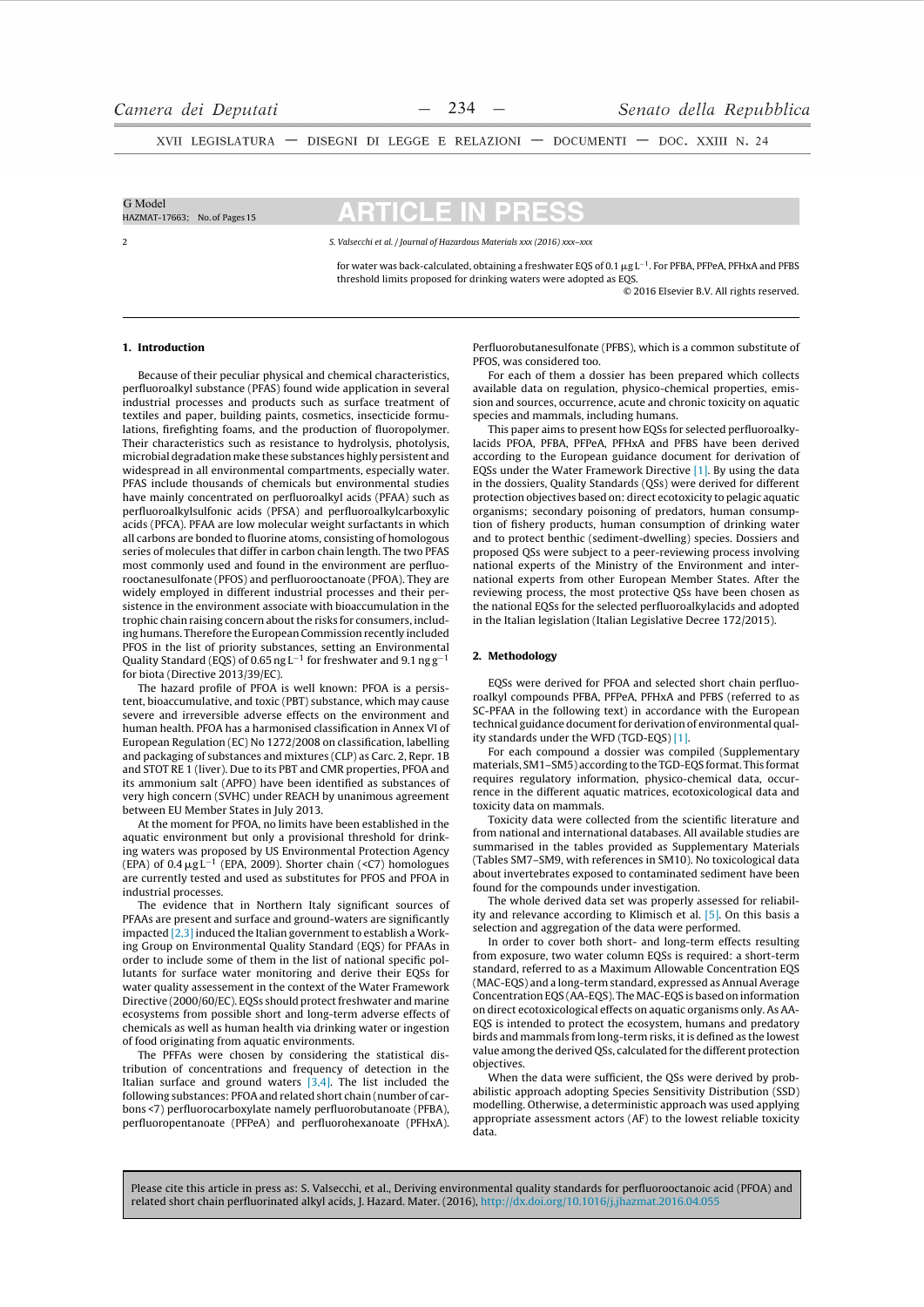G Model

HAZMAT-17663: No. of Pages 15

31 ICLE I IN PI п

S. Valsecchi et al. / Journal of Hazardous Materials xxx (2016) xxx-xxx

## Glossary

AA-EQS<sub>fw, eco</sub> or AA-EQS<sub>sw,eco</sub> Annual Average Environmental Quality Standard in fresh or salt water  $[\mu g L^{-1}]$ AA-QS<sub>fw, eco</sub> or AA-QS<sub>sw,eco</sub> QS based on direct ecotoxicity to pelagic organisms in fresh or salt water  $[\mu g L^{-1}]$ **ADI** Acceptable Daily Intake [mg  $\text{kg}_{\text{bw}}^{-1}$  d<sup>-1</sup>] **Assessment Factor** AF  $AF<sub>oral</sub>$ Assessment Factor applied in extrapolation of QS<sub>biota,secpois</sub> **BAF** Bioaccumulation Factor [ $Lkg^{-1}$ ] **BCF** Bioconcentration Factor  $[Lkg^{-1}]$ BMDL10 The lower limit of the 95% confidence interval of the benchmark dose for a 10% increase in effects [ $\mu$ g kg<sub>bw</sub><sup>-1</sup> d<sup>-1</sup>] Biomagnification Factor of a simple food web **BMF1** that consists of water  $-BCF \rightarrow$  aquatic organisms  $-BMF1 \rightarrow fish \rightarrow fish-eating predator$ BMF<sub>2</sub> Biomagnification Factor of a marine simple food web that consists of water  $-BCF \rightarrow$  aquatic organisms -BMF1 $\rightarrow$  fish -BMF2 $\rightarrow$  fish-eating predator  $\rightarrow$  top predator bw Body weight [kg] Daily Food Intake [ $kg d^{-1}$ ] **DFI Environmental Quality Standard EOS**  $HC<sub>5</sub>$ Hazardous concentration for 5% of the species (based on the SSD)  $L(E)$ C50 One-half (50%) of the maximal Lethal (Effective) Concentration **LOAEL** Lowest Observed Adverse Effect Levels  $[\text{mg}\,\text{kg}_{\text{bw}}^{-1}\,\text{d}^{-1}]$ MAC-QS<sub>fw, eco</sub> or MAC-QS<sub>sw, eco</sub> Maximum Allowable Concentration in fresh or salt water (short-term OS based on acute toxicity data)  $[\mu g L^{-1}]$ No Observed Adverse Effect Level [mg  $\text{kg}_{\text{bw}}$ <sup>-1</sup> d<sup>-1</sup>] **NOAFL**  $\sf NOEC$ No Observed Effect Concentration  $[\mu g L^{-1}$  or  $\mu$ g kg<sup>-1</sup>] Perfluoroalkylacids PFAA PFBA Perfluorobutanoate **PFBS** Perfluorobutanesulfonate PFHxA Perfluorohexanoate PFOA Perfluorooctanoate **PFOS** Perfluorooctanesulfonate PFPeA Perfluoropentanoate **OC Quality Criteria**  $\overline{OS}$ Quality Standard QS<sub>biota</sub>,hh QS based on human consumption of fishery products  $\lceil \mu g \log^{-1} \rceil$ QS<sub>biota,secpois,fw</sub> or QS<sub>biota,secpois,sw</sub> QS based on secondary poisoning of predators for freshwater or saltwater compartment [ $\mu$ g kg<sup>-1</sup>]  $\text{QS}_{\text{dw,hh}}$ QS for human consumption of drinking water  $[\mu g\,L^{-1}]$  $QS_{fw, seepois}$  or  $QS_{sw, seepois}$  QS based on secondary poisoning converted into equivalent freshwater or saltwater concentration  $[\mu\rm{g}\,L^{-1}]$  $QS_{\text{sed,fw}}$  or  $QS_{\text{sed,sw}}$  Sediment quality standard based on direct ecotoxicity to benthic (sediment dwelling) organisms in fresh or salt water [ $\mu$ g kg<sup>-1</sup>] SC-PFAA Short chain (number of carbon <7) perfluoroalkyl acids (PFBA, PFPeA, PFHxA, PFBS)

SSD Species Sensitivity Distribution model TDI Tolerable Daily Intake [ $mg\,kg_{bw}^{-1}$  d<sup>-1</sup>] TGD-EQS Technical Guidance for Deriving Environmental Quality Standards [1] TI. Threshold Level  $\overline{\text{TOX}}_{\text{oral}}$  $\mathsf{NOEC}_{\mathsf{oral}, \mathsf{bird}}$  or  $\mathsf{NOEC}_{\mathsf{oral}, \mathsf{mammals}}$  in  $\mathsf{kg}\,\mathsf{kg}_{\mathsf{food}(\mathsf{fw})}{}^{-1}$ **WFD** Water Framework Directive (2000/60/EC)

The OSs for SC-PFAAs were determined using the deterministic approach. Only for PFOA the acute toxicity data were sufficient for statistical extrapolation of QS by implementing the SSD approach.

## 3. Results and discussion

## 3.1. Toxicity data

Among the compounds of interest the largest dataset has been collected for PFOA, which includes both acute and chronic toxicity tests on organisms exposed to water and toxicity test on mammals and birds (Tables 1 and 4, SM7, SM8 and SM9).

For the other short chain perfluoroalkyl acids, data set is much more limited. Acute toxicity data on aquatic organisms are available for all the SC-PFAA (Table 2, Table 3 and SM7) but chronic toxicity data to aquatic organisms are available only for PFBS (Table 4 and SM8). In the case of PFHxA the number of reliable data is insufficient to derive a consistent quality standard for pelagic organisms.

Few toxicity studies on mammalian diet and oral exposure are reported for PFBA, PFHxA and PFBS and only one mammalian toxicity study was found for PFPeA (SM9). For PFBA, PFPeA and PFHxA the number of studies is insufficient to derive a reliable QS<sub>biota, secpois</sub>. However indicative values of the biota standards for PFBA and PFHxA are derived based on the lowest NOAEL/LOAEL available.

Saltwater ecotoxicity data are scarce and insufficient to enable a statistical comparison of the freshwater and saltwater data and to define marine quality standards based only on saltwater toxicity values. The available data, however, do not point out a difference in sensitivity, therefore, according to  $TGD$ -EQS  $[1]$ , the freshwater and saltwater data are combined and senarate OSs for all selected PFAAs were derived for freshwater and saltwater environments using different assessment factors (TGD-EQS). This is consistent with the provisions of REACH for marine effects assessment where a larger AF is recommended to cover the increased uncertainty resulting from the larger diversity of marine ecosystems and the limited availability of effects data for marine life forms. No toxicological data of invertebrates exposed to contaminated sediment were available for any examined compound.

### 3.2. Derivation of QS from direct toxicity in the water column

## 3.2.1. MAC-QSwater,eco for PFOA

Short term or acute toxicity tests are used to derive a Maximum Acceptable Concentration-QS (Table 1). Short term toxicity PFOA dataset contains reliable  $L(E)$ C50 values from 24 different species covering 8 taxonomic groups (including algae, crustacean, rotifers, insect, annelids, echinodermata, amphibian and fish). The range of taxonomic groups covered and the number of L(E)C50 values from different species fulfil the TGD-EQS requirements for the use of the SSD to derive the MAC-QS. Acute toxicity data have been aggregated to one toxicity value per species, unreliable tests [5] were excluded from elaboration and SSD generator  $V_{1-12}$  [6] has been used to calculate the hazardous concentration for 5% of species (HC5). Details on data selection and SSD elaboration are reported in Supplementary Materials (Table SM6, with references in SM10). The estimated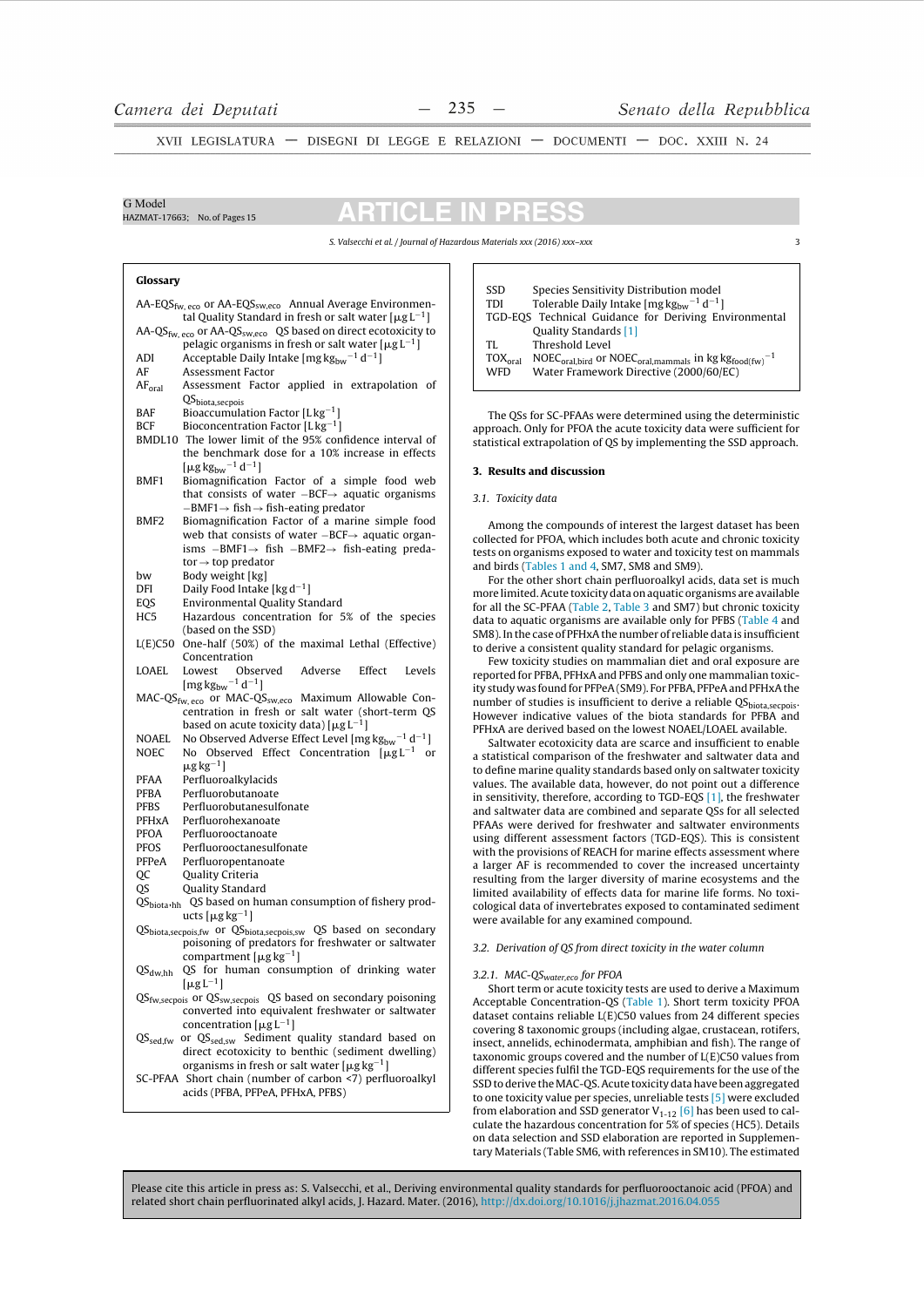|                          | Species                                      | Exp time          | Endpoint                   | LC50 (95% CI) mg $L^{-1}$                      | EC50 (95% CI) mg $L^{-1}$      | References |                                                                         |
|--------------------------|----------------------------------------------|-------------------|----------------------------|------------------------------------------------|--------------------------------|------------|-------------------------------------------------------------------------|
| Freshwater               |                                              |                   |                            |                                                |                                |            |                                                                         |
| Cyanobacteria            | Geitlerinema amphibium                       | 72h               | biomass <sup>a</sup>       |                                                | $247.8 \pm 12.4$               | $[45]$     |                                                                         |
|                          | Anabaena CPB4337                             | 24h               | luminescence inhibition    |                                                | 19.81<br>$(15.44 - 26.44)$     | $[46]$     | G Model<br>HAZMAT-17663; No.of Pages 15                                 |
| Algae                    | Pseudochirchneriella subcapitata             | 72h               | growth rate and biomass    |                                                | >100                           | $[47]$     |                                                                         |
|                          |                                              | 96h               |                            |                                                | >100                           |            |                                                                         |
|                          | Pseudochirchneriella subcapitata             | 72h               | growth rate and biomass    |                                                | >400                           | $[11]$     |                                                                         |
|                          |                                              | 96h               |                            |                                                | >400                           |            |                                                                         |
|                          | Pseudochirchneriella subcapitata             | 72 h              | growth inibition (biomass) |                                                | 96.2<br>$(88.6 - 113.7)$       | $[48]$     |                                                                         |
|                          | Pseudokirchneriella subcapitata              | 4.5h              | photosynthesis             |                                                | 746.40<br>$(726.99 - 768.29)$  | $[49]$     |                                                                         |
|                          | Scenedesmus quadricanda                      | 96h               | not reported               |                                                | 269.63<br>$(207.83 - 349.82)$  | $[50]$     |                                                                         |
|                          | Chlamydomonas reinhardtii                    | 96h               | growth inhibition          |                                                | $51.9 \pm 1.0$                 | [51]       |                                                                         |
|                          | Scenedesmus obliquus                         | 96h               | growth inhibition          |                                                | $44.0 \pm 1.5$                 | [51]       |                                                                         |
|                          | Chlorella vulgaris                           | 72h               | biomass <sup>a</sup>       |                                                | $974.82 \pm 49.56^b$           | $[45]$     |                                                                         |
| Invertebrata: Crustacean | Daphnia magna                                | 48h               | immobilization             |                                                | 480                            | $[11]$     |                                                                         |
|                          | Daphnia magna                                | 48h               | immobilization             |                                                | 480                            | $[47]$     |                                                                         |
|                          | Daphnia magna                                | 24h               | immobilization             |                                                | 675.05<br>$(559.62 - 790.50)$  | $[52]$     | S. Valsecchi et al. / Journal of Hazardous Materials xxx (2016) xxx-xxx |
|                          |                                              | 48h               |                            |                                                | 476.52<br>$(375.32 - 577.72)$  |            |                                                                         |
|                          | Daphnia magna                                | 24h               | immobilization             |                                                | 219.33<br>$(209.01 - 229.25)$  | $[53]$     |                                                                         |
|                          |                                              | 48h               |                            |                                                | 211.07<br>$(184.22 - 254.86)$  |            |                                                                         |
|                          | Chydorus sphaericus                          | 24h               | immobilization             |                                                | 175.96<br>$(92.11 - 221.81)$   |            |                                                                         |
|                          |                                              | 48 h              |                            |                                                | 116.48<br>$(50.39 - 142.51)$   |            |                                                                         |
|                          | Moina macrocopa                              | 24h               | immobilization             |                                                | 348.76<br>$(272.65 - 424.87)$  | $[52]$     |                                                                         |
|                          |                                              | 48h               |                            |                                                | 199.51<br>$(153.89 - 245.13)$  |            |                                                                         |
|                          | Daphnia magna                                | 48 h              | mortality                  | 201.85<br>$(134.68 - 302.50)$                  |                                | $[50]$     |                                                                         |
|                          | Daphnia magna                                | 24h<br>48 h       | immobilization             |                                                | 298 (278-321)<br>181 (166-198) | $[54]$     |                                                                         |
|                          | Neocaridina denticulate (green neon shrimp)  | 24h<br>48h<br>72h | mortality                  | >1000<br>712(663-764)<br>546 (502-594)         |                                | $[54]$     |                                                                         |
|                          | Macrobrachium nipponense (freshwater shrimp) | 96h<br>96h        | mortality                  | 454 (418-494)<br>366.66<br>$(253.09 - 531.18)$ |                                | $[50]$     |                                                                         |

 $\mathbf{u}$ Camera dei Deputati

**XVII LEGISLATURA** 

 $\overline{\phantom{a}}$ 

DISEGNI DI LEGGE

 $\overline{\mathbb{H}}$ 

**RELAZIONI** 

 $\overline{\phantom{a}}$ 

DOCUMENTI

 $\overline{\phantom{a}}$ 

DOC. XXIII N. 24

Ш

 $\Delta$ 

236

Senato della Repubblica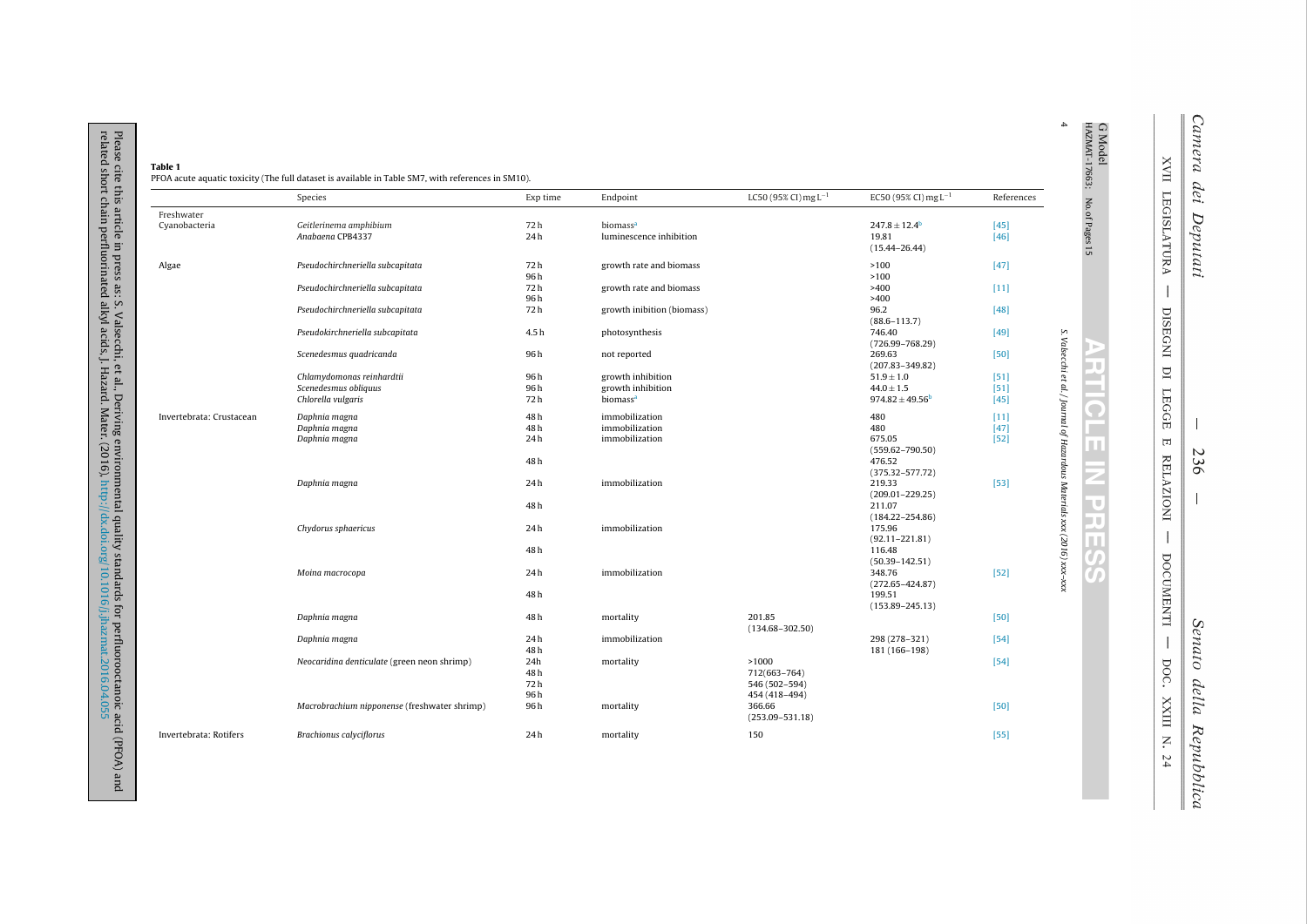| Table 1 (Continued) |
|---------------------|
|---------------------|

Please cite this article in press as: S. Valsecchi, et al., Deriving environmental quality standards for perfluorooctanoic acid (PFOA) and<br>related short chain perfluorinated alkyl acids, J. Hazard. Mater. (2016), http://dx

|                               | Species                                   | Exp time                   | Endpoint                                                                              | LC50 (95% CI) mg $L^{-1}$                                        | EC50 (95% CI) mg $L^{-1}$                                       | References       |                                                                         |
|-------------------------------|-------------------------------------------|----------------------------|---------------------------------------------------------------------------------------|------------------------------------------------------------------|-----------------------------------------------------------------|------------------|-------------------------------------------------------------------------|
| Invertebrata: Gastropoda      | Physa acuta                               | 24h<br>48 h<br>72 h<br>96h | mortality                                                                             | 856 (768-954)<br>732 (688-779)<br>697 (661-735)<br>672 (635-711) |                                                                 | $[54]$           | G Model<br>HAZMAT-17663; No.of Pages 15                                 |
|                               | Cipangopaludina cathayensis               | 96 h                       | mortality                                                                             | 740.07<br>$(597.66 - 916.41)$                                    |                                                                 | $[50]$           |                                                                         |
| Invertebrata: Platyhelminthes | Dugesia japonica                          | 24h<br>48h<br>72 h<br>96 h | mortality                                                                             | 352 (331-374)<br>345 (325-366)<br>343 (324-364)<br>337 (318-357) |                                                                 | $[54]$           |                                                                         |
| Invertebrata: Insecta         | Chironomus plumosus                       | 96 h                       | mortality                                                                             | 402.24<br>$(323.83 - 499.63)$                                    |                                                                 | $[50]$           |                                                                         |
| Invertebrata: Anellida        | Limnodrilus hoffmeisteri                  | 96 h                       | mortality                                                                             | 568.20<br>$(476.33 - 677.80)$                                    |                                                                 | $[50]$           |                                                                         |
| Vertebrata: Amphibia          | Bufo gargarizans                          | 96h                        | mortality                                                                             | 114.74<br>$(83.02 - 158.58)$                                     |                                                                 | $[50]$           |                                                                         |
| Vertebrata: Fish              | Pseudorasbora parva                       | 96h                        | mortality                                                                             | 365.02<br>$(269.78 - 493.86)$                                    |                                                                 | $[50]$           |                                                                         |
|                               | Carassius auratus                         | 96 h                       | mortality                                                                             | 606.61<br>$(460.93 - 798.32)$                                    |                                                                 | $[50]$           |                                                                         |
|                               | Oncorhynchus mykiss (rainbow trout)       | 96 h                       | mortality                                                                             | 707                                                              |                                                                 | $[11]$           |                                                                         |
|                               | Oncorhynchus mykiss (rainbow trout)       | 96 h                       | mortality                                                                             | 800                                                              |                                                                 | $[11]$           |                                                                         |
|                               | Danio rerio (zebrafish embryo test)       | 144 hpf                    | mortality                                                                             | 430<br>$(290 - 710)$                                             |                                                                 | [56]             |                                                                         |
|                               | Danio rerio (zebrafish embryo test)       | 96 hpf<br>120 hpf          | mortality and malformation effects<br>mortality and malformation effects <sup>c</sup> | >500<br>>500                                                     | 350 (290-430)<br>205.72(168.25-251.53)<br>113.05 (96.22-132.84) | $[57]$           | S. Valsecchi et al. / Journal of Hazardous Materials xxx (2016) xxx-xxx |
| Marine water                  |                                           |                            |                                                                                       |                                                                  |                                                                 |                  |                                                                         |
| Bacteria                      | Vibrio fischeri                           | 30 <sub>min</sub>          | luminescence inhibition                                                               |                                                                  | $570.19 \pm 57.33$                                              | $[58]$           |                                                                         |
|                               | Vibrio fischeri                           | $15 \,\mathrm{min}$        | luminescence inhibition                                                               |                                                                  | 524<br>$(505 - 538)$                                            | $[48]$           |                                                                         |
|                               | Photobaterium phosphoreum                 | $15 \,\mathrm{min}$        | luminescence inhibition                                                               |                                                                  | 14.65                                                           | $[7]$            |                                                                         |
| Algae                         | Skeletonema marinoi<br>Isochrysis galbana | 72 h<br>72 h               | biomass <sup>a</sup><br>growth inhibition                                             |                                                                  | $367.52 \pm 16.5^{\circ}$<br>163.6<br>$(131.7 - 203.2)$         | $[45]$<br>$[59]$ |                                                                         |
| Invertebrata: Crustacea       | Siriella armata                           | 96h                        | mortality                                                                             | 15.5<br>$(13.0 - 18.6)$                                          |                                                                 | $[59]$           |                                                                         |
| Invertebrata: Echinodermata   | Paracentrotus lividus                     | 48h                        | growth inhibition                                                                     |                                                                  | 110.0 (99.2-121.9)                                              | $[59]$           |                                                                         |
| Vertebrata: Fish              | Psetta maxima                             | 144h                       | abnormalities/mortality                                                               | 11.9<br>$(9.5 - 14.9)$                                           |                                                                 | $[59]$           |                                                                         |

Notes: hpf: hours post fertilization.

<sup>a</sup> biomass assessed by optical density.

<sup>b</sup> standard deviation.

<sup>c</sup> malformation of head and tail and effects on growth.

 $\mathsf{u}$ 

XXIII N. 24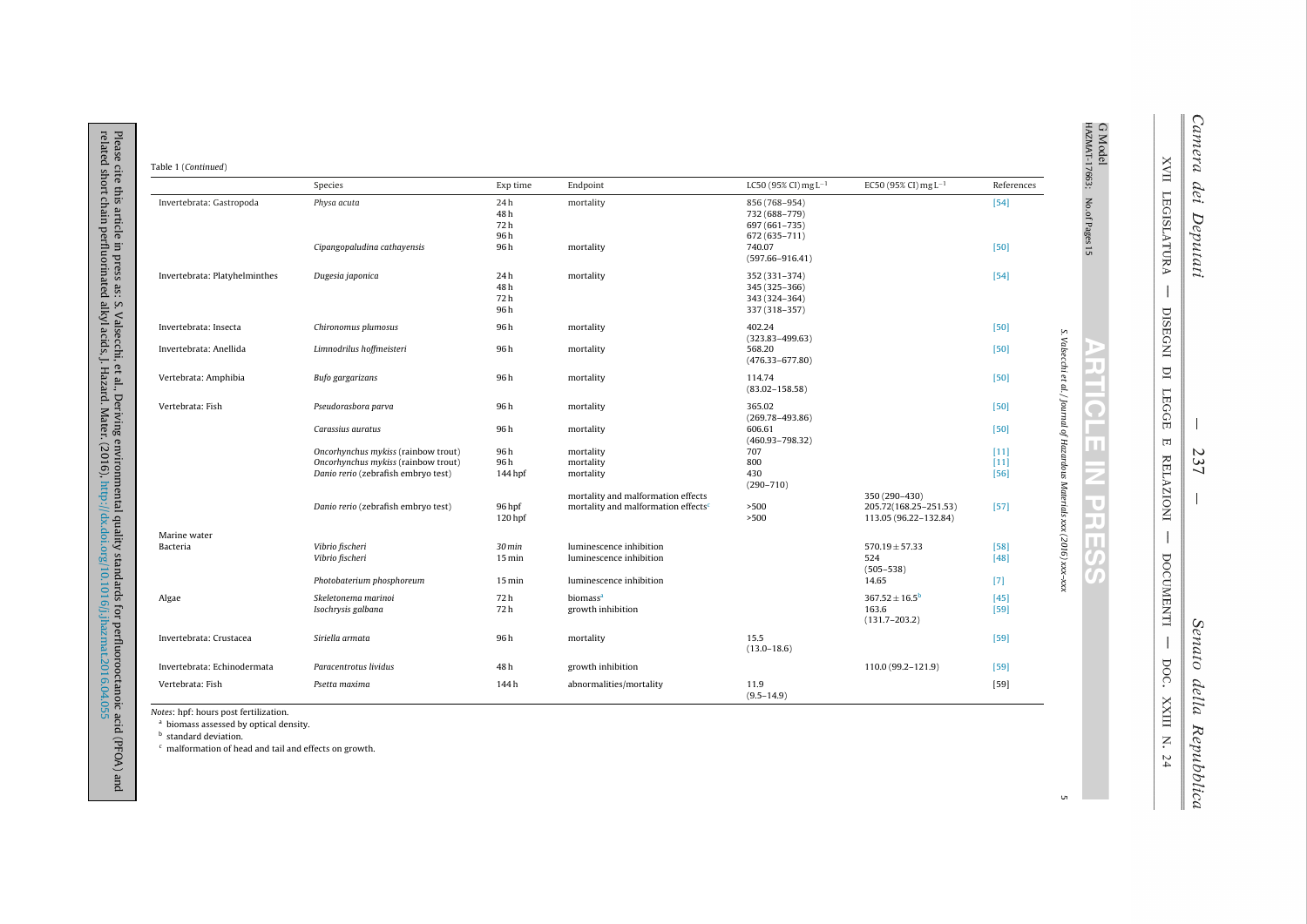| Table 2                                                                                                          |
|------------------------------------------------------------------------------------------------------------------|
| PFBA, PFPeA, PFHxA acute aquatic toxicity (The full dataset is available in Table SM7, with references in SM10). |

|                          | Species                         | Exp time            | Endpoint                                        | LC50 (95% CI) mg $L^{-1}$ | EC50 (95% CI) mg $L^{-1}$           | References |
|--------------------------|---------------------------------|---------------------|-------------------------------------------------|---------------------------|-------------------------------------|------------|
| Freshwater               |                                 |                     |                                                 |                           |                                     |            |
| PFBA                     |                                 |                     |                                                 |                           |                                     |            |
| Algae                    | Pseudokirchneriella subcapitata | 4.5h                | photosynthesis                                  |                           | 260.96 (213.03-319.55) <sup>a</sup> | $[49]$     |
| Invertebrata: Crustacean | Dapnia magna                    | 24h                 | immobilization                                  |                           | 184.27 (182.78-185.55) <sup>a</sup> | $[53]$     |
|                          |                                 |                     |                                                 |                           | $>4260.6^{\circ}$                   |            |
|                          |                                 | 48h                 |                                                 |                           | 180.65 (179.15-182.35) <sup>a</sup> |            |
|                          |                                 |                     |                                                 |                           | $>4260.6^{\circ}$                   |            |
|                          | Chydorus sphaericus             | 24h                 | immobilization                                  |                           | 534.49 (513.19-555.37) <sup>a</sup> | $[53]$     |
|                          |                                 |                     |                                                 |                           | >4.26 <sup>b</sup>                  |            |
|                          |                                 | 48h                 |                                                 |                           | 460.14 (440.97-479.10) <sup>a</sup> |            |
|                          |                                 |                     |                                                 |                           | >4260.6 <sup>b</sup>                |            |
| Invertebrata: Rotifera   | <b>Brachionus calyciflorus</b>  | 24h                 | mortality                                       | 110 <sup>a</sup>          |                                     | [8]        |
| Vertebrata: Fish         | Danio rerio                     | 144 hpf             | mortality                                       | >3000 <sup>a</sup>        |                                     | $[56]$     |
|                          |                                 |                     | mortality and malformation effects              |                           | >2200 (1200-22,000) <sup>a,d</sup>  |            |
|                          | Danio rerio                     | 96 hpf              | mortality and malformation effects <sup>e</sup> | >3000 <sup>b</sup>        |                                     | $[57]$     |
|                          |                                 | 120 hpf             |                                                 | >3000 <sup>b</sup>        |                                     |            |
| PFPeA                    |                                 |                     |                                                 |                           |                                     |            |
| Algae                    | Pseudokirchneriella subcapitata | 72h                 | biomass                                         |                           | 81.7 (76.7-87.5)                    | $[9]$      |
| Invertebrata: Crustacean | Daphnia magna                   | 48h                 | immobilization                                  |                           | >112                                | $[9]$      |
| Invertebrata: Rotifera   | <b>Brachionus calyciflorus</b>  | 24h                 | mortality                                       | 130                       |                                     | [8]        |
| Vertebrata: Fish         | Pimephales promelas             | 96 h                | mortality                                       | 31.8 (10.3-98.3)          |                                     | [9]        |
| PFHxA                    |                                 |                     |                                                 |                           |                                     |            |
| Algae                    | Pseudokirchneriella subcapitata | 72h                 | biomass                                         | >100                      |                                     | [9]        |
| Invertebrata: Rotifera   | <b>Brachionus calyciflorus</b>  | 24h                 | mortality                                       | 140                       |                                     | [8]        |
| Invertebrata: Crustacea  | Daphnia magna                   | 48h                 | mortality                                       | >96.5                     |                                     | $[9]$      |
| Vertebrata: Fish         | Oncorhynchus mykiss             | 96h                 | mortality                                       | >99.2                     |                                     | [9]        |
| Marine water             |                                 |                     |                                                 |                           |                                     |            |
| PFBA                     |                                 |                     |                                                 |                           |                                     |            |
| Bacteria                 | Photobacterium phosphoreum      | $15 \,\mathrm{min}$ | luminescence inhibition                         |                           | 14.07                               | $[7]$      |
| PFPeA                    |                                 |                     |                                                 |                           |                                     |            |
| Bacteria                 | Photobacterium phosphoreum      | $15 \text{ min}$    | luminescence inhibition                         |                           | 16.22                               | $[7]$      |
| PFHxA                    |                                 |                     |                                                 |                           |                                     |            |
| Bacteria                 | Vibrio fischeri                 | 30 min              | luminescence inhibition                         |                           | $1335.39 \pm 123.18$                | $[58]$     |
|                          | Photobacterium phosphoreum      | $15 \text{ min}$    | luminescence inhibition                         |                           | 17.20                               | $[7]$      |
| Cyanobacteria            | Geitlerinema amphibium          | 72h                 | biomassf                                        |                           | $995.49 \pm 50.09$ <sup>c</sup>     | $[45]$     |
| Algae                    | Chlorella vulgaris              | 72h                 | biomassf                                        |                           | $4019.51 \pm 200.35$ <sup>c</sup>   | $[45]$     |
|                          | Skeletonema marinoi             | 72h                 | biomassf                                        |                           | $1477.58 \pm 72.00^{\circ}$         | [45]       |

Notes: hpf: hours post fertilization.

<sup>a</sup> test without pH adjustament.

<sup>b</sup> test with pH adjustment.

<sup>c</sup> standard deviation.

Please cite this article in press as: S. Valsecchi, et al., Deriving environmental quality standards for perfluorooctanoic acid (PFOA) and<br>related short chain perfluorinated alkyl acids, J. Hazard. Mater. (2016), http://dx

<sup>d</sup> values based on combined sublethal and lethal embryotoxicity effect data.

<sup>e</sup> malformation of head and tail and effects on growth.

<sup>f</sup> biomass assessed by optical density.

XVII LEGISLATURA J DISEGNI DI **LEGGE**  $\overline{\mathbb{H}}$ **RELAZIONI** J DOCUMENTI  $\overline{\phantom{a}}$ DOC. XXIII N. 24

E lu u E e.

 $\overline{\Omega}$ п

Ш

z. n τ la p

 $\mathbb{H}$ 

 $\overline{a}$ 

 $\circ$ 

238

Senato della Repubblica

Camera dei Deputati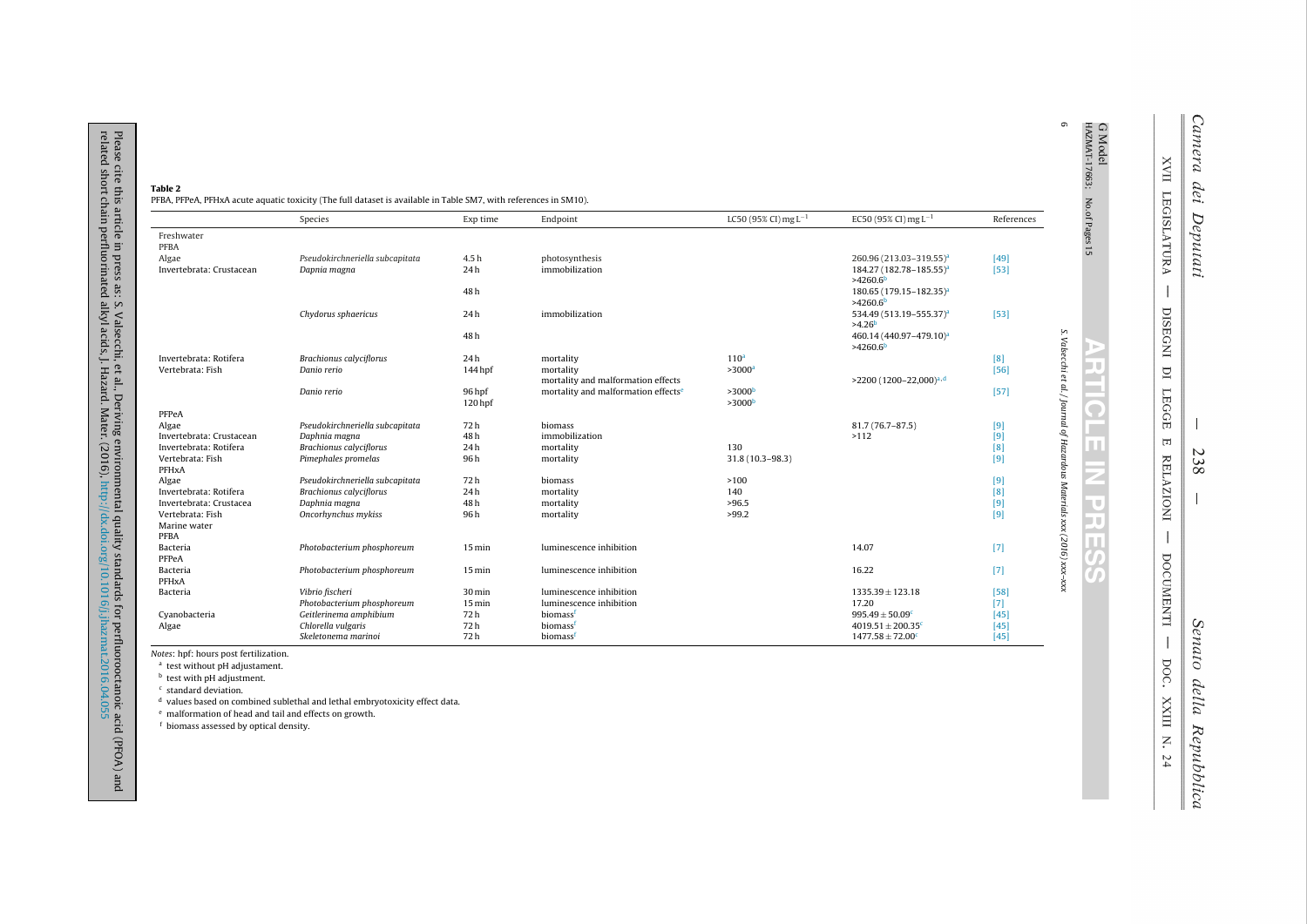$\overline{z}$ 

XVII LEGISLATURA - DISEGNI DI LEGGE E RELAZIONI - DOCUMENTI - DOC. XXIII N. 24

## G Model

HAZMAT-17663: No. of Pages 15

S. Valsecchi et al. / Journal of Hazardous Materials xxx (2016) xxx-xxx

 $\overline{\phantom{a}}$ 

Table 3

PFBS acute aquatic toxicity (The full dataset is available in Table SM7, with references in SM10).

|                                                      | Species                                                | Exp time                 | Endpoint                                                | LC50 (95% CI) mg $L^{-1}$ | EC50 (95% CI) mg $L^{-1}$                                                               | References     |
|------------------------------------------------------|--------------------------------------------------------|--------------------------|---------------------------------------------------------|---------------------------|-----------------------------------------------------------------------------------------|----------------|
| Freshwater<br>Sewage microorganisms<br>Cyanobacteria | Anabaena CPB4337                                       | 3 <sub>h</sub><br>30 min | respiration inhibition<br>bioluminescence<br>inhibition |                           | >1000<br>8386                                                                           | $[10]$<br>[48] |
| Algae                                                | Pseudokirchneriella<br>subcapitata                     | 72h                      | growth inhibition<br>(biomass)                          |                           | $(7752 - 8693)$<br>>20250 (37% growth<br>inhibition at<br>$20,250$ mg L <sup>-1</sup> ) | $[48]$         |
|                                                      | Pseudokirchneriella<br>subcapitata                     | 96h                      | growth inhibition                                       |                           | 5733                                                                                    | $[10]$         |
|                                                      |                                                        |                          | biomass                                                 |                           | $(5659 - 5817)$<br>2347<br>$(2018 - 2707)$                                              |                |
| Invertebrata: Crustacea                              | Daphnia magna                                          | 48h                      | immobilization                                          |                           | 2183<br>$(1707 - 3767)$                                                                 | $[10]$         |
| Vertebrata: Fish                                     | Danio rerio                                            | 144 hpf                  | mortality and<br>malformation effects <sup>a</sup>      | 1500                      |                                                                                         | $[56]$         |
|                                                      |                                                        |                          |                                                         | $(1100 - 1900)$           | 450                                                                                     |                |
|                                                      | Danio rerio                                            | 96 hpf                   | mortality and<br>malformation effects <sup>a</sup>      | >3000                     | $(350 - 600)^b$<br>1900.78                                                              | [57]           |
|                                                      |                                                        | 120 hpf                  |                                                         | >3000                     | $(1728.76 - 2089.92)^{b}$<br>1592.32<br>$(1316.19 - 1776.96)^b$                         |                |
|                                                      | Pimephales promelas<br>(fathead minnow) $c$            | 96h                      | mortality                                               | 1938                      |                                                                                         | $[10]$         |
|                                                      | Lepomis macrochirus<br>(bluegill sunfish) <sup>d</sup> | 96h                      | mortality                                               | $(888 - 3341)$<br>6452    |                                                                                         | $[10]$         |
| Marine water<br>Bacteria                             | Vibrio fischeri                                        | $15 \,\mathrm{min}$      | bioluminescence                                         |                           | 17,520                                                                                  | [48]           |
|                                                      |                                                        |                          | inhibition                                              |                           |                                                                                         |                |
| Invertebrata: Crustacea                              | Mysidopsis bahia<br>(mysid shrimp)                     | 96h                      | mortality and<br>abnormal behaviour                     |                           | $(16,850-18,200)$<br>372                                                                | $[10]$         |
|                                                      |                                                        |                          |                                                         |                           | $(314 - 440)$                                                                           |                |

Notes: hpf: hours post fertilization

<sup>a</sup> malformation of head and tail and effects on growth.

values based on combined sublethal and lethal embryotoxicity effect data.

 $\frac{c}{d}$  juveniles 35  $\pm$  5 mm and mean wet weight 320  $\pm$  100 mg.<br>d iuveniles 44  $\pm$  10 mm and mean wet weight 1000  $\pm$  600 mg

median of the HC5 is  $22.2 \text{ mg L}^{-1}$ . To take into account the residual uncertainty, a default assessment factor of 10 is applied and an MAC-QS for the freshwater environment of 2.22 mg  $L^{-1}$  is derived  $(Table 5)$ .

Short-term L(E)C50 are available for marine algae, crustacea and fish and only one additional short-term toxicity data from a specific saltwater taxonomic group (Echinodermata) is available. In this situation HC5 calculated from the combined dataset is used to derive the QS<sub>sw,eco</sub> applying an additional AF of 5 was used, giving an MAC-QS for the marine environment of  $0.450$  mg L<sup>-1</sup> (Table 5).

## 3.2.2. MAC-QS<sub>water,eco</sub> for SC-PFAA

Short-term toxicity data are available for five taxonomic groups (bacteria, algae, plant, crustaceans, rotifers and fish) for PFBA, PFPeA and PFHxA and only for four taxonomic groups (bacteria, algae, crustaceans and fish) for PFBS. Though the acute base set (algae. Daphnia, fish) is complete, the range of taxonomic groups covered is insufficient to enable the use of SSD to derive the MAC-QS. Therefore, the assessment factor approach has been used for all the **SC-PFAAs** 

The TGD-EQS [1] recommend that, when there are at least 3 short-term tests of species from three trophic levels of the base set (algae, Daphnia, fish) and the standard deviation (SD) of the log transformed acute toxicity data is <0.5, the MAC-QS $_{fw,eco}$  is derived<br>by applying an assessment factor of 10 to the lowest  $L(E)$ C50. Conversely, when the log transformed acute toxicity data SD is >0.5 the

MAC-QS<sub>fw eco</sub> is derived by applying an assessment factor of 100 to the lowest L(E)C50. According to TGD-EQS, if no data for an additional marine taxonomic group are available, combined toxicity data are used to derive the MAC-QS<sub>sw,eco</sub> by applying an additional AF of 10 to the MAC-QS<sub>fw,eco</sub>.

The lowest acute toxicity concentrations for PFBA, PFPeA and PFHxA were obtained for the bioluminescence inhibition of the Photobacterium phosphoreum [7]. However this study was considered not reliable and excluded because its documentation is lacking. Furthermore there is no international agreement upon these methods and, on the consequence, these data would not be acceptable for use in ECHA dossiers.

From the reliable dataset for PFBA, the study on the freshwater invertebrate Brachionus calyciflorus (24 h LC50: 110 mg  $L^{-1}$ ) [8] has been chosen as the key driving study for MAC-QS setting. The SD of the log transformed acute toxicity data is >0.5. By applying an AF of 100 to the lowest acute effect concentration of 110 mg  $L^{-1}$  an MAC-OS for the freshwater environment of 1.1 mg  $L^{-1}$  is derived (Table 5). Because no data for an additional marine taxonomic group are available, an MAC- $QS_{sw,eco}$  for the marine environment of 0.110 mg  $L^{-1}$  is derived (Table 5).

For PFPeA the SD of the log transformed acute toxicity data is <0.5. The study on the freshwater fish Pimephales promelas [9] is considered reliable without restriction and the 96h LC50  $(31.8 \text{ mg L}^{-1})$  is used to derive the MAC-OS by applying an AF of 10, obtaining a MAC-QS for the freshwater environment of 3.18 mg  $\mathsf{L}^{-1}$